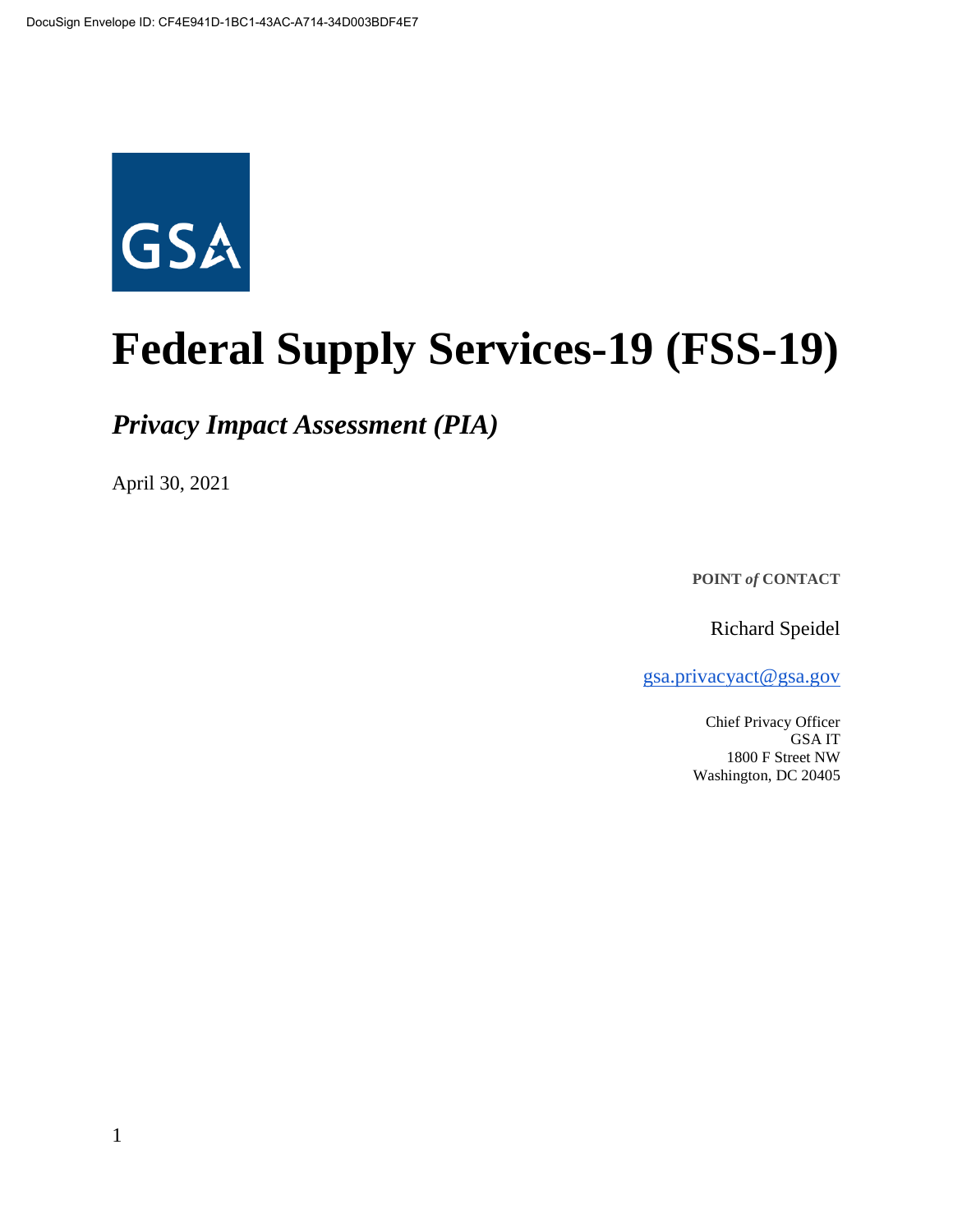# **Instructions for GSA employees and contractors:**

This t[e](https://www.justice.gov/opcl/e-government-act-2002)mplate is designed to help GSA employees and contractors comply with the  $E$ -[Government Act of 2002, Section 208.](https://www.justice.gov/opcl/e-government-act-2002) GSA conducts privacy impact assessments (PIAs) for electronic information systems and collections in accordance with [CIO 1878.3 Developing and](https://insite.gsa.gov/directives-library/developing-and-maintaining-privacy-threshold-assessments-privacy-impact-assessments-privacy-act-notices-and-system-of-records-notices-18783-cio)  [Maintaining Privacy Threshold Assessments, Privacy Impact Assessments, Privacy Act Notices,](https://insite.gsa.gov/directives-library/developing-and-maintaining-privacy-threshold-assessments-privacy-impact-assessments-privacy-act-notices-and-system-of-records-notices-18783-cio)  [and System of Records Notices.](https://insite.gsa.gov/directives-library/developing-and-maintaining-privacy-threshold-assessments-privacy-impact-assessments-privacy-act-notices-and-system-of-records-notices-18783-cio) The template is designed to align with GSA business processes and can cover all of the systems, applications, or projects logically necessary to conduct that business.

The document is designed to guide GSA Program Managers, System Owners, System Managers, and Developers as they assess potential privacy risks during th[e](https://insite.gsa.gov/cdnstatic/insite/Managing_Enterprise_Risk_%5BCIO_IT_Security_06-30_Rev_14%5D_02-01-2019.pdf) [early stages of development and](https://insite.gsa.gov/cdnstatic/insite/Managing_Enterprise_Risk_%5BCIO_IT_Security_06-30_Rev_14%5D_02-01-2019.pdf)  [throughout the system, application, or project's life cycle.](https://insite.gsa.gov/cdnstatic/insite/Managing_Enterprise_Risk_%5BCIO_IT_Security_06-30_Rev_14%5D_02-01-2019.pdf)

The completed PIA shows how GSA builds privacy protections into technology from the start. Completed PIAs are available to the public at [gsa.gov/pia.](https://www.gsa.gov/reference/gsa-privacy-program/privacy-impact-assessments-pia)

Each section of the template begins with a statement of GSA's commitment to the Fair Information Practice Principles (FIPPs), a set of eight precepts that are codified in the [Privacy](https://www.justice.gov/opcl/policy-objectives)  [Act of 1974.](https://www.justice.gov/opcl/policy-objectives)

**Please complete all sections in italicized brackets and then delete the bracketed guidance, leaving only your response.** Please note the instructions, signatory page, and document revision history table will be removed prior to posting the final PIA to GSA's website. **Please send any completed PIAs or questions to gsa.privacyact@gsa.gov.**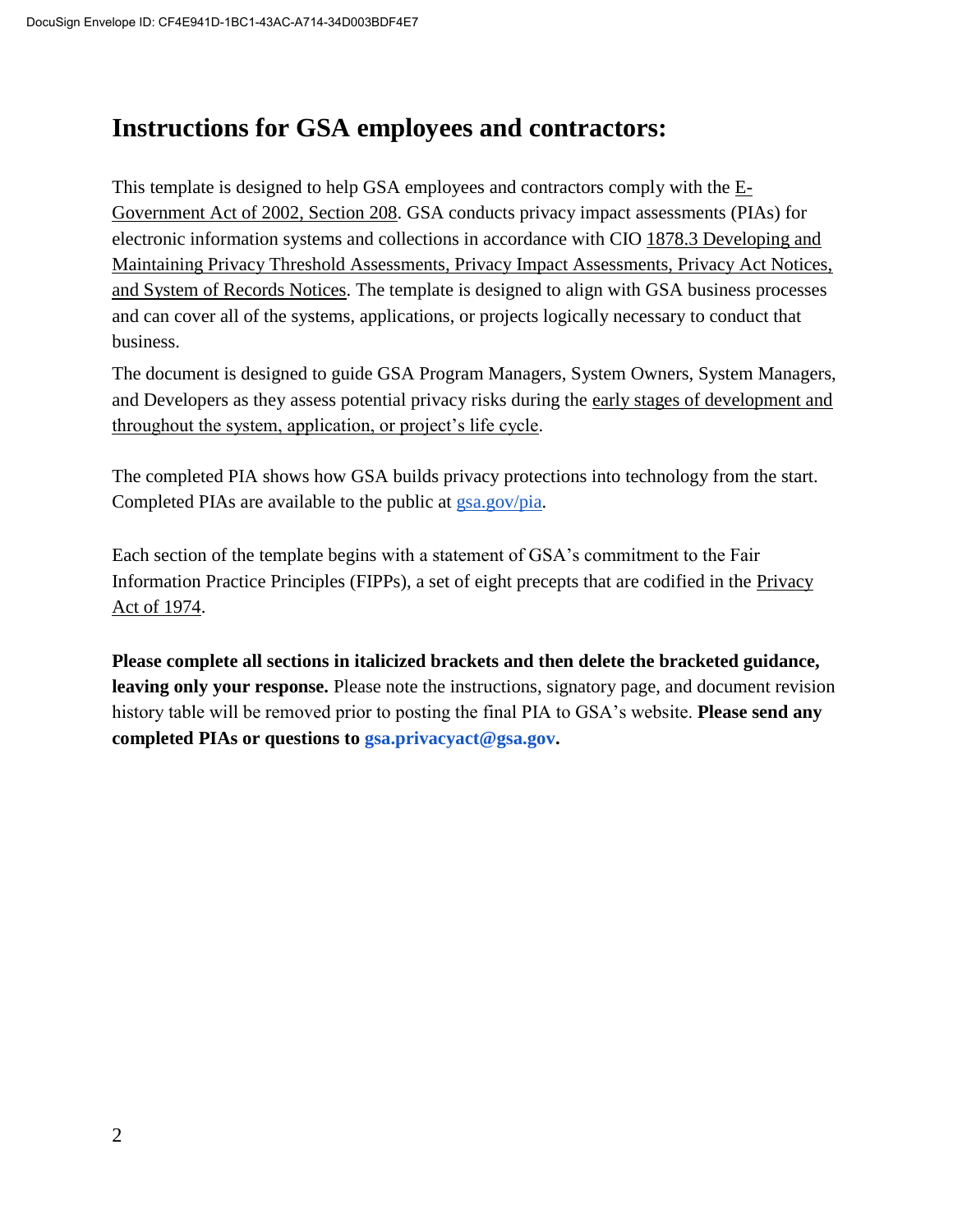# **Stakeholders**

Name of Information System Security Manager (ISSM):

● Richard Banach. Email:richard.banach@gsa.gov

Name of Program Manager/System Owner:

● Mark Zenon. Email:mark.zenon@gsa.gov

# **Signature Page**

Signed:

-DocuSianed by: Kichard Banach<br><sup>--</sup>21B998D30FCE4B6...

Information System Security Manager (ISSM)

-DocuSianed by:

Mark Einon

Program Manager/System Owner

-DocuSigned by: **\_\_\_\_\_\_\_\_\_\_\_\_\_\_\_\_\_\_\_\_\_\_\_\_\_\_\_\_\_\_\_\_\_\_\_\_\_\_**

Chief Privacy Officer (CPO) - Under the direction of the Senior Agency Official for Privacy (SAOP), the CPO is responsible for evaluating the PIA and ensuring the program manager/system owner has provided complete privacy-related information.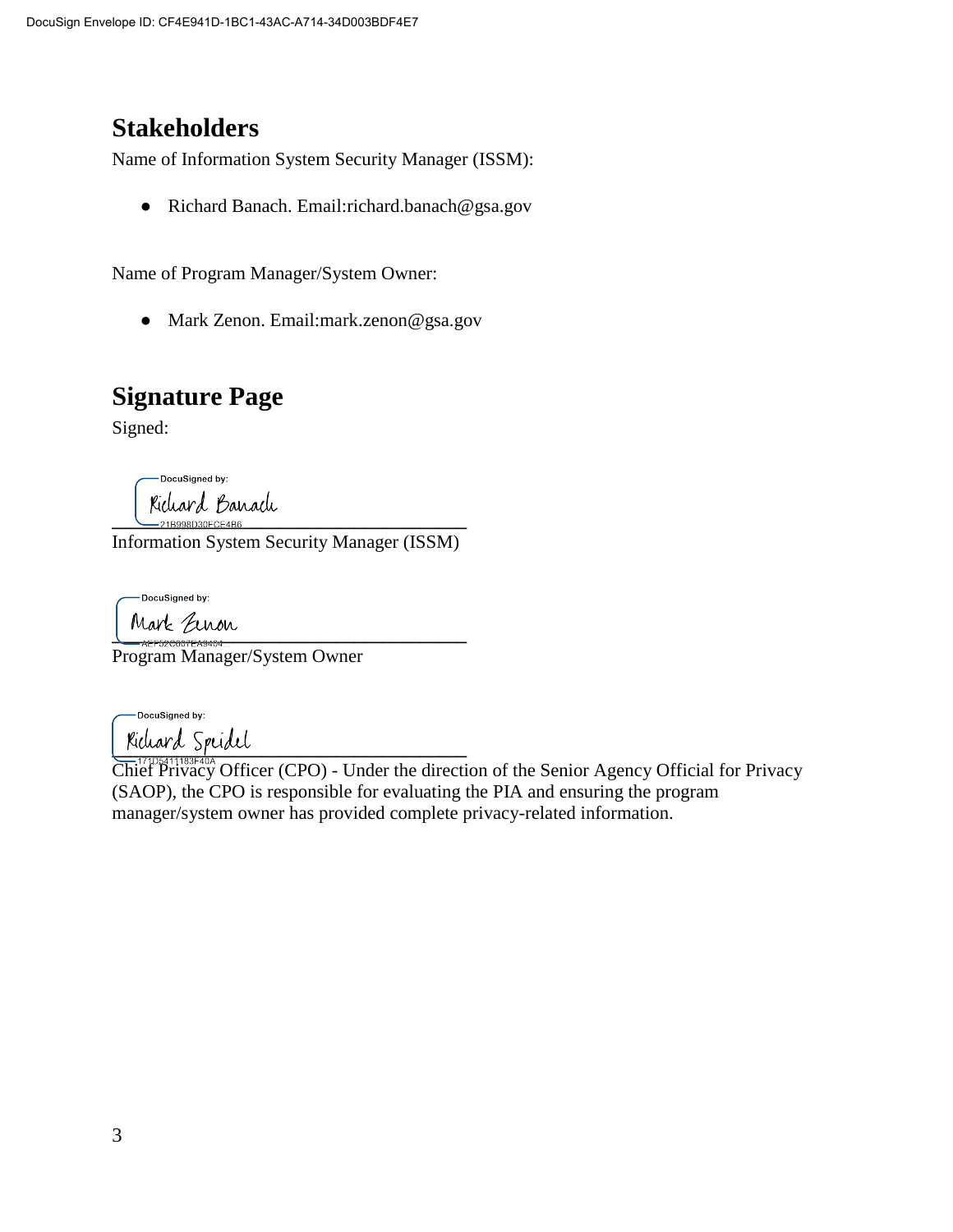# **Document Revision History**

| <b>Date</b> | <b>Description</b>                                                                                                                  | <b>Version of</b><br><b>Template</b> |
|-------------|-------------------------------------------------------------------------------------------------------------------------------------|--------------------------------------|
| 01/01/2018  | Initial Draft of PIA Update                                                                                                         | 1.0                                  |
| 04/23/2018  | Added questions about third-party services and<br>robotics process automation (RPA)                                                 | 2.0                                  |
| 6/26/2018   | New question added to Section 1 regarding<br><b>Information Collection Requests</b>                                                 | 2.1                                  |
| 8/29/2018   | Updated prompts for questions 1.3, 2.1 and 3.4.                                                                                     | 2.2                                  |
| 11/5/2018   | Removed Richard's email address                                                                                                     | 2.3                                  |
| 11/28/2018  | Added stakeholders to streamline signature process<br>and specified that completed PIAs should be sent to<br>gsa.privacyact@gsa.gov | 2.4                                  |
| 4/15/2019   | Updated text to include collection, maintenance or<br>dissemination of PII in accordance with e-Gov Act<br>(44 U.S.C. § 208)        | 2.5                                  |
| 9/18/2019   | Streamlined question set                                                                                                            | 3.0                                  |
| 2/20/2020   | Removed email field from signature page                                                                                             | 3.1                                  |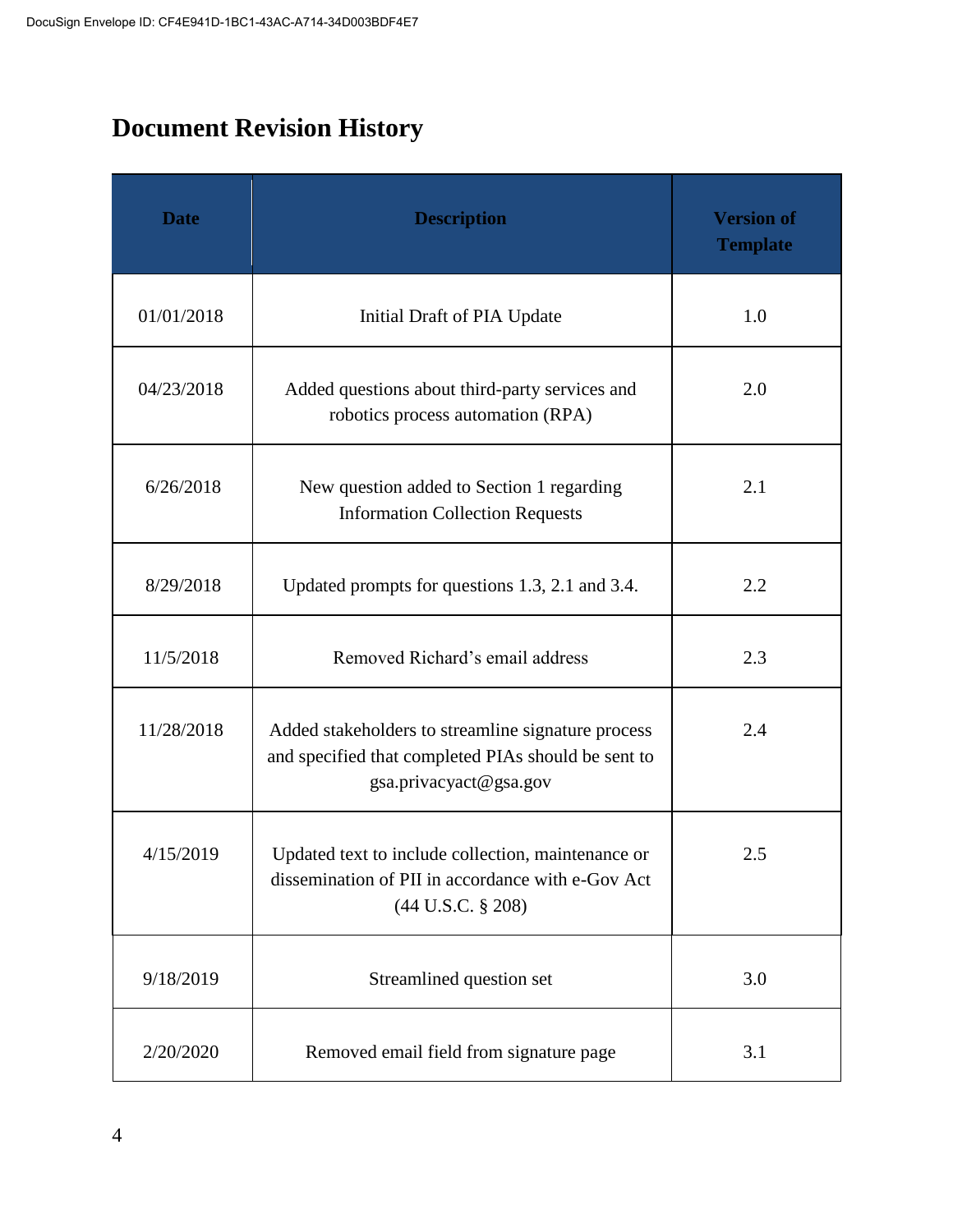| 05/05/2020 | Initial content for FSS-19 by Shobitha Nandi | V1.0 |
|------------|----------------------------------------------|------|
| 04/12/2021 | Updates based on Privacy Office comments     | V1.1 |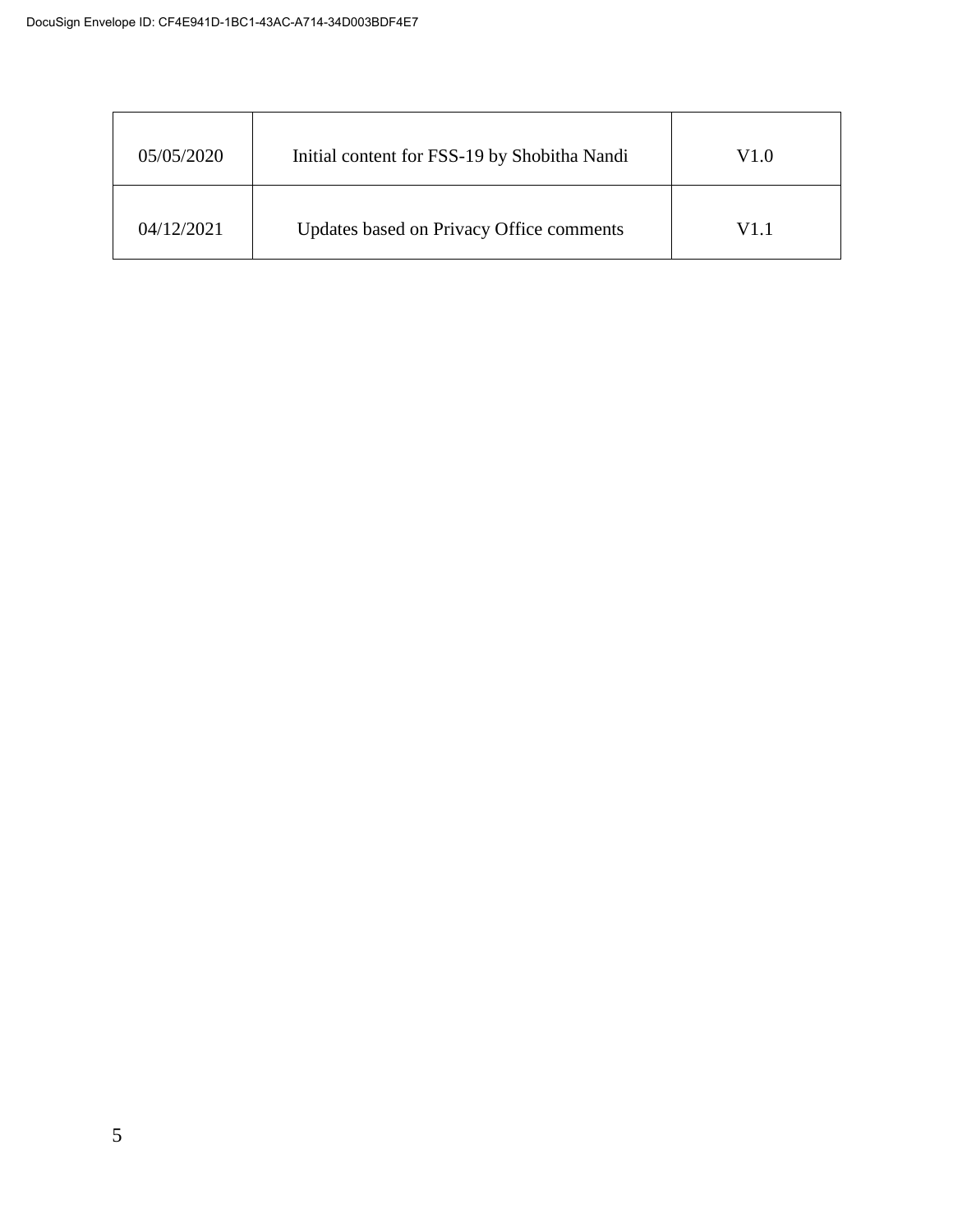# **Table of contents**

#### **SECTION 1.0 PURPOSE OF COLLECTION**

1.1 What legal authority and/or agreements allow GSA to collect, maintain, use, or disseminate the information?

1.2 Is the information searchable by a personal identifier, for example a name or Social Security number? If so, what Privacy Act System of Records Notice(s) applies to the information being collected?

1.3 Has an information collection request (ICR) been submitted to or approved by the Office of Management and Budget (OMB)? If yes, provide the relevant names, OMB control numbers and expiration dates.

1.4 What is the records retention schedule for the information system(s)? Explain how long and for what reason the information is kept.

#### **SECTION 2.0 OPENNESS AND TRANSPARENCY**

2.1 Will individuals be given notice before to the collection, maintenance, use or dissemination and/or sharing of personal information about them? If not, please explain.

#### **SECTION 3.0 DATA MINIMIZATION**

3.1 Why is the collection and use of the PII necessary to the project or system?

3.2 Will the system create or aggregate new data about the individual? If so, how will this data be maintained and used?

3.3 What controls exist to protect the consolidated data and prevent unauthorized access?

3.4 Will the system monitor members of the public, GSA employees, or contractors?

3.5 What kinds of report(s) can be produced on individuals?

3.6 Will the data included in any report(s) be de-identified? If so, how will GSA aggregate or de-identify the data?

#### **SECTION 4.0 LIMITS ON USES AND SHARING OF INFORMATION**

4.1 Is the information in the system, application, or project limited to only the information that is needed to carry out the purpose of the collection, maintenance, use, or dissemination?

4.2 Will GSA share any of the information with other individuals, Federal and/or state agencies, or private sector organizations? If so, how will GSA share the information?

4.3 Is the information collected directly from the individual or is it taken from another source? If so, what is the other source(s)?

4.4 Will the system, application, or project interact with other systems, either within GSA or outside of GSA? If so, what other system(s), application(s) or project(s)? If so, how? If so, is a formal agreement(s) in place?

#### **SECTION 5.0 DATA QUALITY AND INTEGRITY**

5.1 How will GSA verify the information collection, maintenance, use, or dissemination for accuracy and completeness?

#### **SECTION 6.0 SECURITY**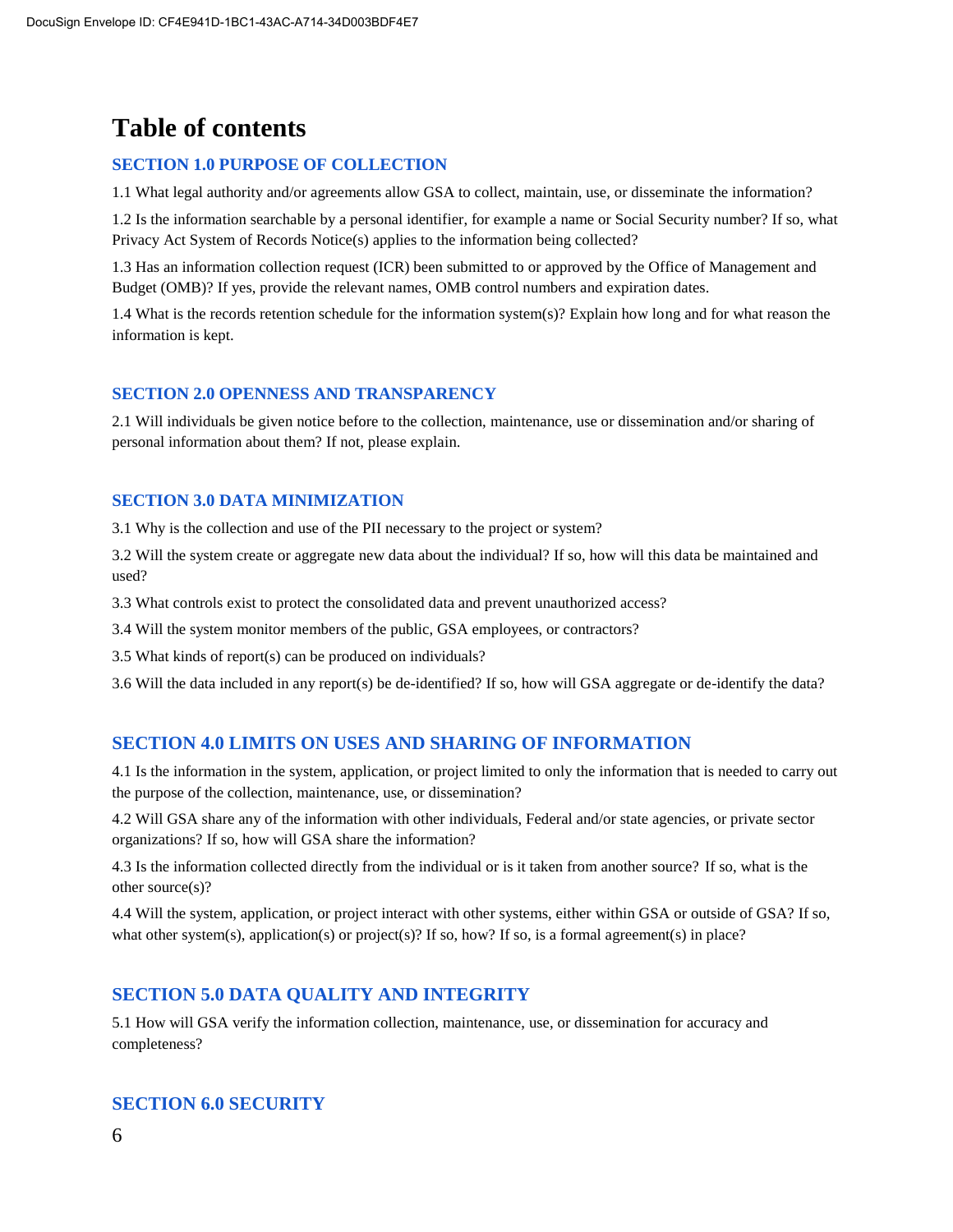6.1 Who or what will have access to the data in the project? What is the authorization process for access to the project?

6.2 Has GSA completed a system security plan (SSP) for the information system(s) supporting the project?

6.3 How will the system be secured from a physical, technical, and managerial perspective?

6.4 Are there mechanisms in place to identify and respond to suspected or confirmed security incidents and breaches of PII? If so, what are they?

#### **SECTION 7.0 INDIVIDUAL PARTICIPATION**

7.1 What opportunities do individuals have to consent or decline to provide information? Can they opt-in or opt-out? If there are no opportunities to consent, decline, opt in, or opt out, please explain.

7.2 What procedures allow individuals to access their information?

7.3 Can individuals amend information about themselves in the system? If so, how?

### **SECTION 8.0 AWARENESS AND TRAINING**

8.1 Describe what privacy training is provided to users, either generally or specifically relevant to the project.

#### **SECTION 9.0 ACCOUNTABILITY AND AUDITING**

9.1 How does the system owner ensure that the information is being used only according to the stated practices in this PIA?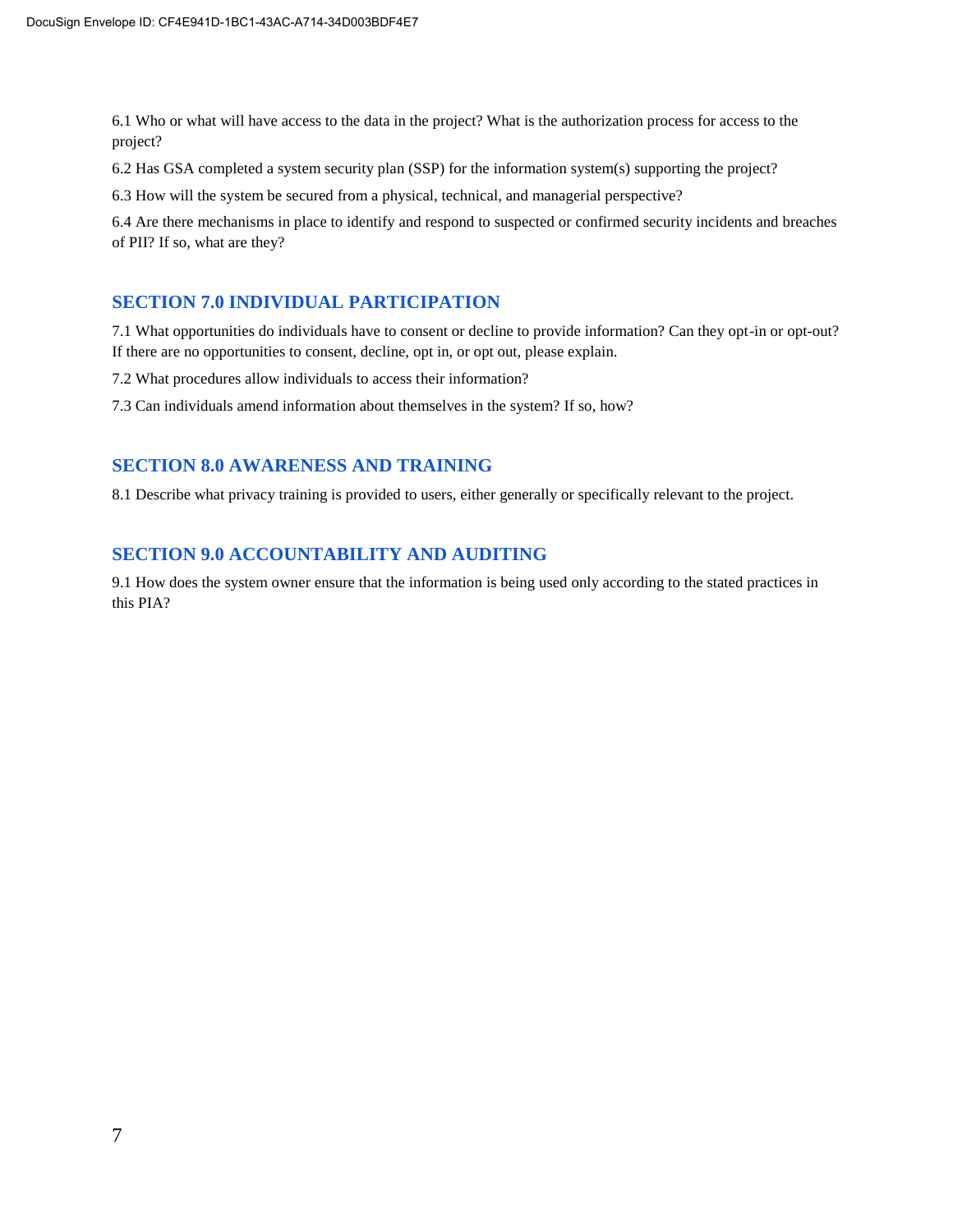### **Document purpose**

This document contains important details about GSA IT FISMA System *Federal Supply Services (FSS-19).* To accomplish its mission GSA IT must, during COMET program (CIO Modernization Enterprise Transformation), collect personally identifiable information (PII) about the people who use such products and services. PII is any information [1] that can be used to distinguish or trace an individual's identity like a name, address, or place and date of birth.

GSA uses Privacy Impact Assessments (PIAs) to explain how it collects, maintains, disseminates uses, secures, and destroys information in ways that protect privacy. This PIA comprises sections that reflect GSA's [privacy policy](https://www.gsa.gov/website-information/privacy-and-security-notice) and [program goals.](https://www.gsa.gov/portal/category/21419) The sections also align to the Fair Information Practice Principles (FIPPs), a set of eight precepts codified in the Privacy Act of 1974.[2]

### **A. System, Application, or Project Name:**

### **FISMA Application Name: Federal Supply Services (FSS-19)**

*Sub Application handling PII and PCI*

| <b>Sub System Name/Module</b> | <b>PII</b> data elements                                  | <b>PCI DSS data</b> |
|-------------------------------|-----------------------------------------------------------|---------------------|
| FSS 19 PR module              | TIN or SSN                                                | <b>NA</b>           |
| Pegasus Connect               | <b>NA</b>                                                 | CC#                 |
| <b>OCMS</b>                   | TIN or SSN, Full Name, Address and<br><b>Phone Number</b> | <b>NA</b>           |
| <b>EDI</b> Gateway            | <b>NA</b>                                                 | CC#                 |

### **B. System, application, or project includes information about:**

| <b>Sub System Name/Module</b> | <b>PII Category of People</b> | <b>PCI DSS Category of People</b> |
|-------------------------------|-------------------------------|-----------------------------------|
| FSS 19 PR module              | Vendor                        | <b>NA</b>                         |
| Pegasus Connect               | <b>NA</b>                     | Vendor                            |
| <b>OCMS</b>                   | Vendor                        |                                   |
| <b>EDI</b> Gateway            | <b>NA</b>                     | Vendor                            |

### **C. For the categories listed above, how many records are there for each?**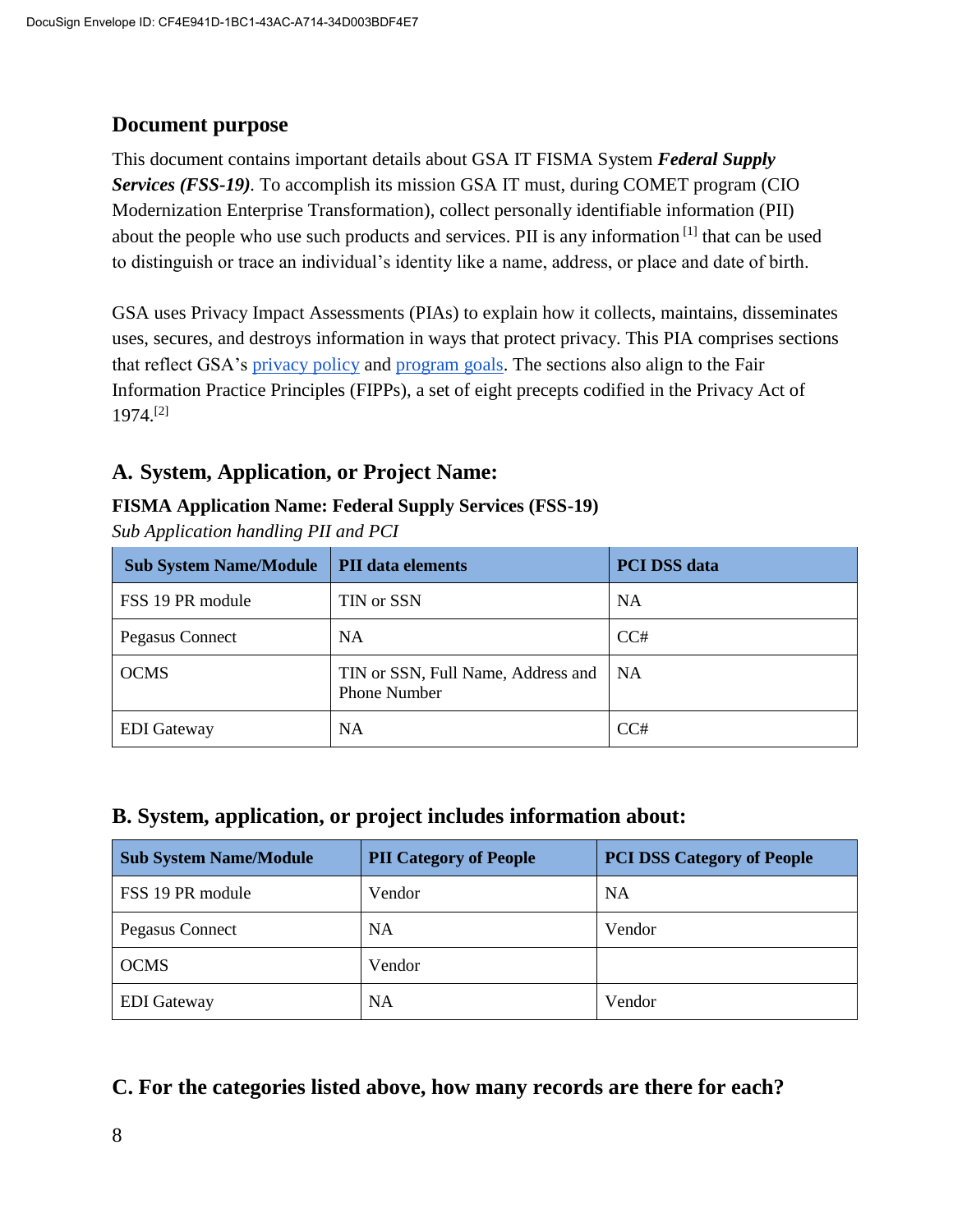# *As of May 2020*

| <b>Sub System Name/Module</b> | <b>PII Records count</b> | <b>PCI DSS Records count</b> |
|-------------------------------|--------------------------|------------------------------|
| FSS 19 PR module              | $\sim$ 4.2M              |                              |
| <b>Pegasus Connect</b>        | <b>NA</b>                |                              |
| <b>OCMS</b>                   | $-421$                   |                              |
| <b>EDI</b> Gateway            | <b>NA</b>                |                              |

# **D. System, application, or project includes these data elements:**

| <b>Sub System Name/Module</b> | <b>PII</b> data elements                                     | <b>PCI DSS data</b> |
|-------------------------------|--------------------------------------------------------------|---------------------|
| FSS 19 PR module              | TIN, SSN                                                     |                     |
| Pegasus Connect               |                                                              | CC#                 |
| <b>OCMS</b>                   | TIN, Full Name, Address,<br>Phone Number, Contractor<br>Data |                     |
| <b>EDI</b> Gateway            |                                                              | CC#                 |

# **Overview**

| <b>Application</b> | <b>Description</b>                                                                                                                                                                                                                                                                                                                                                                                                                                                                                                                                                                                                                                                                                                                                                                                                                              |
|--------------------|-------------------------------------------------------------------------------------------------------------------------------------------------------------------------------------------------------------------------------------------------------------------------------------------------------------------------------------------------------------------------------------------------------------------------------------------------------------------------------------------------------------------------------------------------------------------------------------------------------------------------------------------------------------------------------------------------------------------------------------------------------------------------------------------------------------------------------------------------|
| FSS-19 PR Module   |                                                                                                                                                                                                                                                                                                                                                                                                                                                                                                                                                                                                                                                                                                                                                                                                                                                 |
| Purpose            | FSS-19 is a collection of mainframe Work Flow Language (WFL)<br>scripts that run on the Clearpath Unisys mainframe for the principal<br>data processing of the FSS-19 System. Many of these modules work<br>with other FSS-19 sub-applications to provide the data interaction<br>functionality for user interfaces (such as FSS On-line, eFSSOnline,<br>$etc.$ )<br>FSS-19 Modules are implemented via the WFL scripts. The FSS-19<br>PR (Procurement) module automatically processes orders from the OP<br>module (Purchase Orders) and sends all Federal Acquisition Service<br>(FAS) Awards data to Federal Procurement Data System (FPDS).<br>Also provides support to maintain Contract Writing System, maintain<br>Industrial Funding Fee (IFF) Sales Records, and generate Multiple<br>Award Schedule (MAS) and IFF Management Reports. |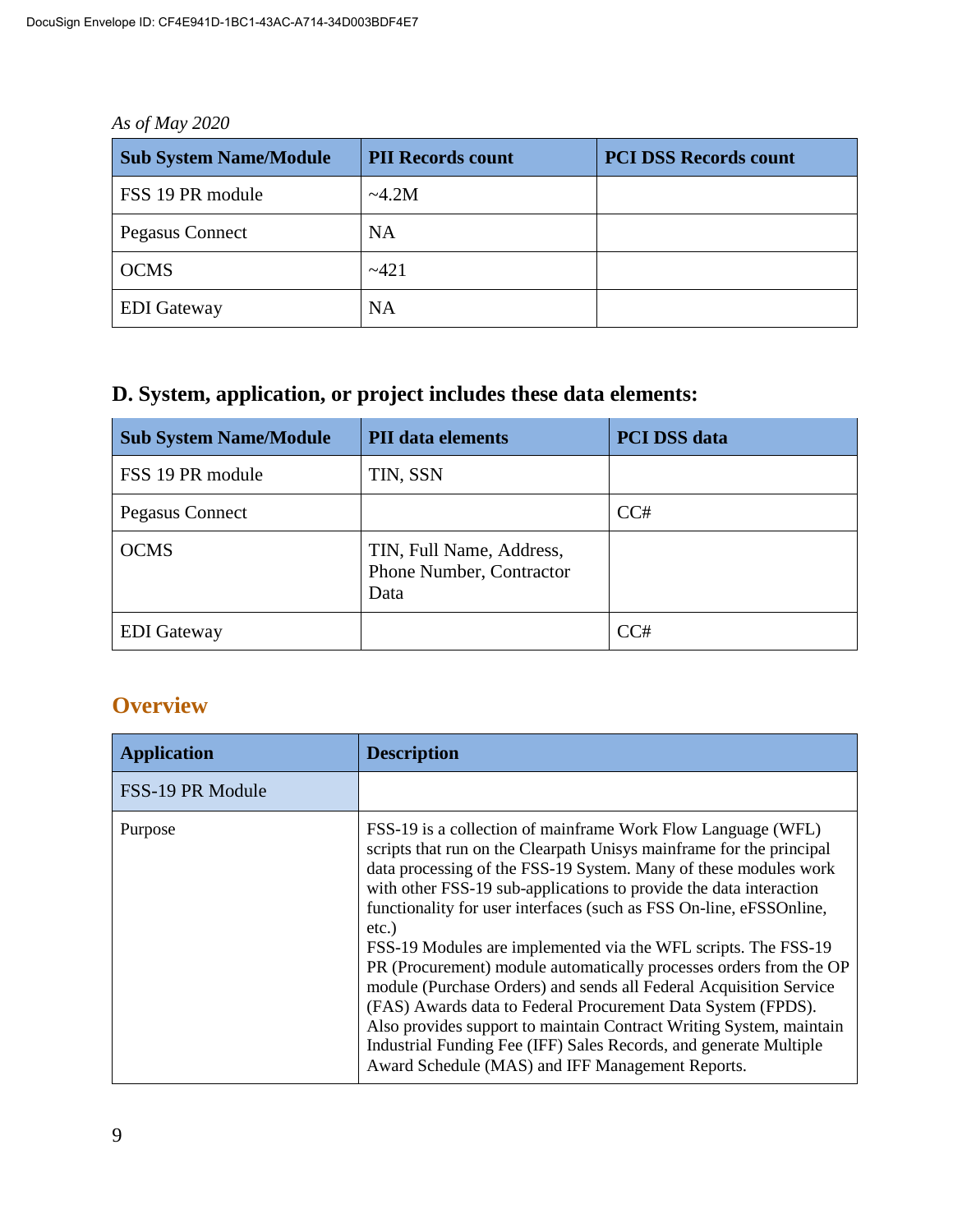| Description of PII                                 | FSS-19 processes sensitive data including Financial information and<br>PII. As FSS-19 processes TIN for payees and payees can be<br>individuals, some SSN information would be included, which is PII<br>(in the PR module for use by OCMS). Financial information can<br>include vendor financial account information and agency payment,<br>budget, and AR data in the PR, OP, PM, and Finance modules. Other<br>sensitive information includes contract data, proprietary vendor<br>information, and contract performance data in the PR module. |
|----------------------------------------------------|-----------------------------------------------------------------------------------------------------------------------------------------------------------------------------------------------------------------------------------------------------------------------------------------------------------------------------------------------------------------------------------------------------------------------------------------------------------------------------------------------------------------------------------------------------|
| Handling of PII (Collection, Use<br>& Destruction) | FSS-19 PR module uses the DMS II database on the Unisys plus<br>mainframe hosted in the Clearpath data center. It relies on the<br>Clearpath Hosting Center for many inherited or hybrid security<br>controls.<br>Covered under SORN ID GSA/GOVT-9 for SAM (System Awards<br>Management).                                                                                                                                                                                                                                                           |

| <b>Application</b>                                  | <b>Description</b>                                                                                                                                                                                                                                                                                                                                                                                                                                                                                                                                                                                                                                                         |
|-----------------------------------------------------|----------------------------------------------------------------------------------------------------------------------------------------------------------------------------------------------------------------------------------------------------------------------------------------------------------------------------------------------------------------------------------------------------------------------------------------------------------------------------------------------------------------------------------------------------------------------------------------------------------------------------------------------------------------------------|
| <b>On-Line Contract Management</b><br>System (OCMS) |                                                                                                                                                                                                                                                                                                                                                                                                                                                                                                                                                                                                                                                                            |
| Purpose                                             | A web-based, internal facing application used by the Contracting<br>Officer (CO) community to primarily manage post contract-award<br>administration and compliance reporting through main software<br>functions: Contract Management, Subcontracting, Off-Ramping,<br>Complaint Investigation (CI), Industrial Funding Fee (IFF) Claims,<br>Risk-Based Assessment and Contractor Report Card (RBA), Action<br>Items (AI), Pre-Award Assessment Report (PAR), Supply Report<br>Card (SRC). OCMS also has scheduled jobs that send<br>Sales/Payment/Subcontracting Reminders and Delinquency<br>Notifications via the GSA Email servers based on defined business<br>rules. |
| Description of PII                                  | OCMS includes sensitive information including Financial<br>information, proprietary vendor information, and PII. OCMS includes<br>TIN for payees and payees can be individuals, some SSN information<br>would be included.<br>Other PII would include Full Name, Work Address (which is likely<br>the same as Home Address for some small business vendors), email<br>address, Other sensitive information includes contract data, complaint<br>information and "Report Card" (which could affect a vendor's<br>reputation if released), and contract performance investigation data.                                                                                      |
| Handling of PII(Collection, Use<br>& Destruction)   | OCMS is deployed in the Clearpath data center and relies on the<br>Clearpath Hosting Center for many inherited or hybrid security<br>controls.<br>The FSS-19 Database used by OCMS encrypts the TIN field with<br>AES-256                                                                                                                                                                                                                                                                                                                                                                                                                                                  |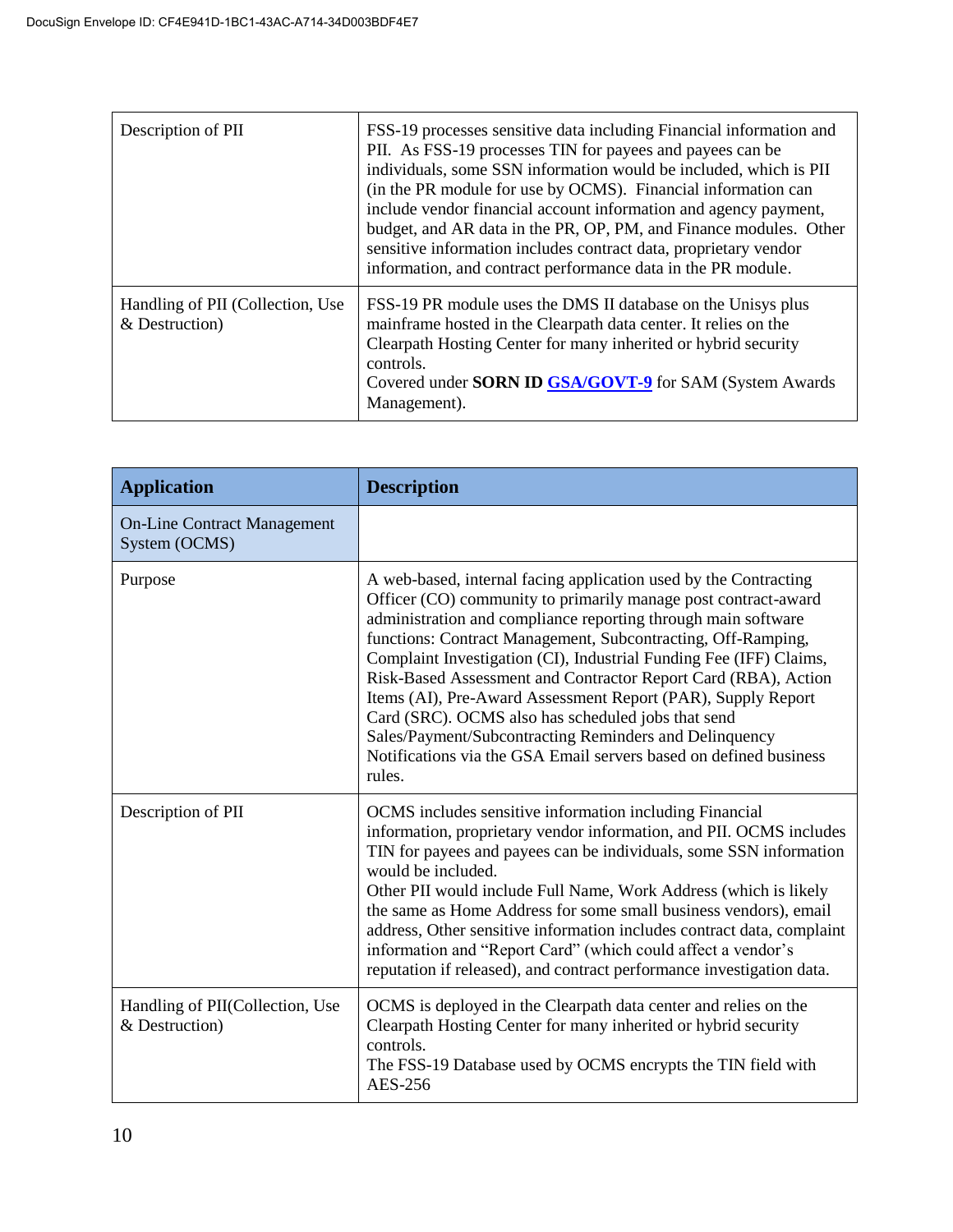| <b>Application</b>                                | <b>Description</b>                                                                                                                                                                                                                                                                                                                                                                                                                                                                                                                                                                                                                                                                                                       |
|---------------------------------------------------|--------------------------------------------------------------------------------------------------------------------------------------------------------------------------------------------------------------------------------------------------------------------------------------------------------------------------------------------------------------------------------------------------------------------------------------------------------------------------------------------------------------------------------------------------------------------------------------------------------------------------------------------------------------------------------------------------------------------------|
| <b>EDI</b> Gateway                                |                                                                                                                                                                                                                                                                                                                                                                                                                                                                                                                                                                                                                                                                                                                          |
| Purpose                                           | The Federal Acquisition Streamlining Act (FASA) of 1994 requires<br>the Government to evolve its acquisition process from one driven by<br>paper to an expedited process based on electronic<br>commerce/electronic data interchange (EC/EDI). EDI improves<br>business processes (e.g., procurement, finance, logistics) into a fully<br>electronic environment by automating vendor/GSA electronic<br>communication                                                                                                                                                                                                                                                                                                    |
| Description of PII                                | EDI Gateway processes Financial information and PII. This includes<br>credit card numbers. Other sensitive information includes proprietary<br>vendor information.                                                                                                                                                                                                                                                                                                                                                                                                                                                                                                                                                       |
| Handling of PII(Collection, Use<br>& Destruction) | EDI Gateway is located in the EIO data center and relies on the EIO<br>Hosting Center for many inherited or hybrid security controls<br>The EDI Gateway performs a number of essential functions to ensure<br>that all inbound and outbound EC/EDI/cXML/FAX transactions are<br>processed, mapped, translated, archived, and forwarded to their<br>correct destinations in a timely fashion. EDI Gateway uses Gentran<br>Integration Suite (GIS), which is a product that allows trading<br>partners (e.g. vendors) to transmit data via various protocols, such as<br>SFTP, SCOPY, HTTP, HTTPS, AS2 and XML via GIS to allow<br>Government buyers (GSA and client agencies) to conduct business<br>with federal vendors |

| <b>Application</b>                                | <b>Description</b>                                                                                                                                                                                                                                                                                                                                                                                                              |
|---------------------------------------------------|---------------------------------------------------------------------------------------------------------------------------------------------------------------------------------------------------------------------------------------------------------------------------------------------------------------------------------------------------------------------------------------------------------------------------------|
| Pegasys Connect (PC)                              |                                                                                                                                                                                                                                                                                                                                                                                                                                 |
| Purpose                                           | Pegasys Connect (PC) is a financial component of GSA's Billing and<br>Accounts Receivable (BAAR) solution. Pegasys Connect provides<br>transformation and validation of various financial transactions<br>between Pegasys (GSA) and Pegasys (USDA).                                                                                                                                                                             |
| Description of PII                                | Pegasys Connect processes Sensitive data, including Financial<br>information and PII. PC contains agency Credit Card numbers, which<br>are financial information and PII. Other Financial information<br>includes agency Accounts Receivable information.                                                                                                                                                                       |
| Handling of PII(Collection, Use<br>& Destruction) | The Pegasys Connect (PC) software that is part of FSS-19 consists of<br>2 components supported by an extensive framework and Application<br>Programming Interface (API) responsible for the provision of core<br>financial services. These components are Pegasys Connect (PC),<br>which is a collection of batch facilities operating on the GSA Unisys<br>Mainframe to process and delivery financial transaction information |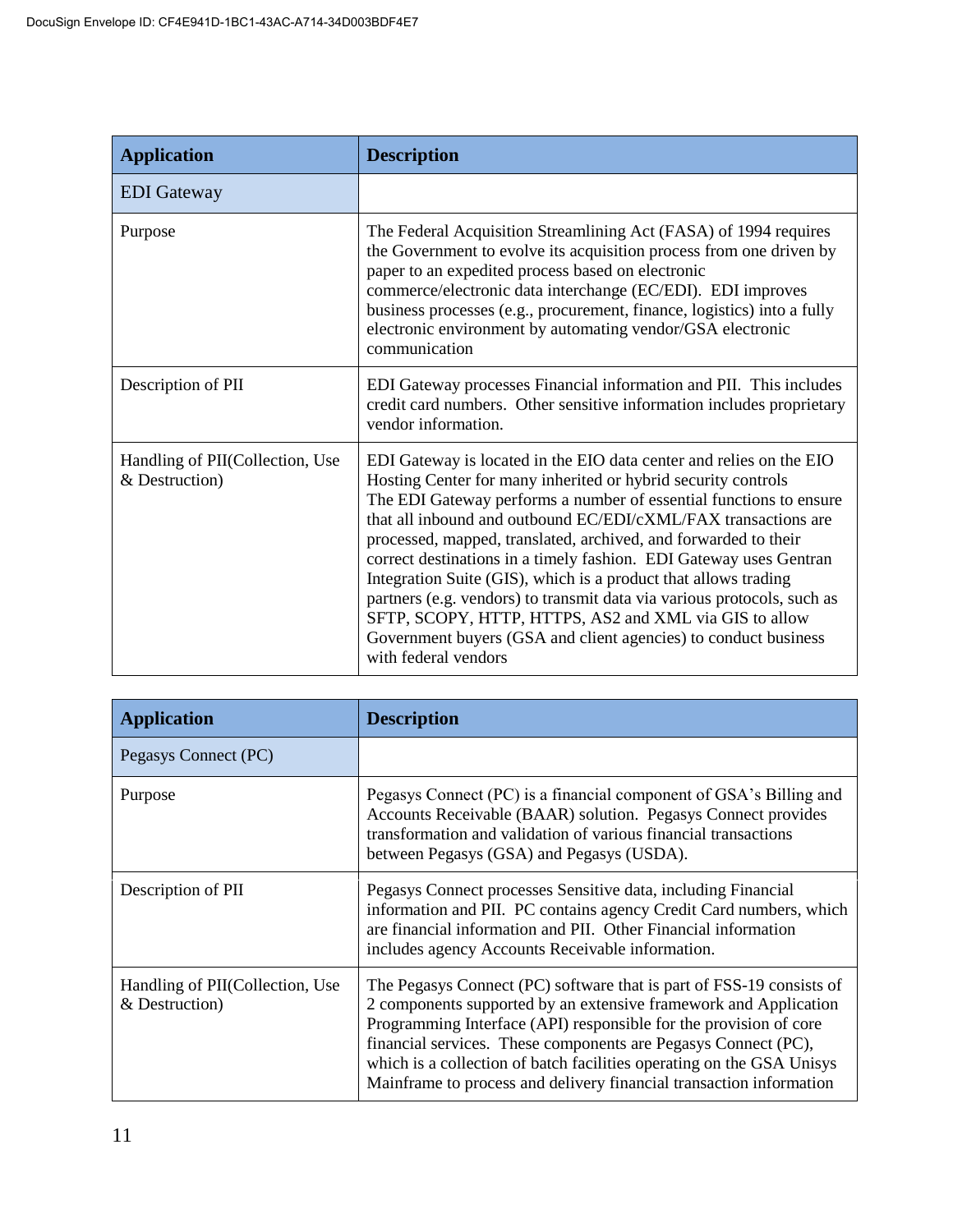|  | to the United States Department of Agriculture's (USDA's) financial<br>system and Pegasys Connect Rejection and Invalid Transaction<br>Handling (PC R&ITH) which allows authorized GSA users to correct<br>the transactions that were returned by USDA Pegasys. PC handles the<br>resubmission of corrected transactions, as part of handling Billing and<br>Inventory transactions for General Supplies and Services (GS&S) and<br>Billing transactions for Telecom/Information Technology Category<br>(ITC). PC R&ITH Online functionality is available via an internal<br>Web Interface with no external users. PC R&ITH has been developed<br>using Java/JBoss/Spring framework and uses PC DMSII database<br>with DMSQL as the middle tier.<br>Pegasys is located in the ClearPath data center and relies on the<br>ClearPath Hosting Center for many inherited or hybrid security<br>controls. |
|--|------------------------------------------------------------------------------------------------------------------------------------------------------------------------------------------------------------------------------------------------------------------------------------------------------------------------------------------------------------------------------------------------------------------------------------------------------------------------------------------------------------------------------------------------------------------------------------------------------------------------------------------------------------------------------------------------------------------------------------------------------------------------------------------------------------------------------------------------------------------------------------------------------|
|--|------------------------------------------------------------------------------------------------------------------------------------------------------------------------------------------------------------------------------------------------------------------------------------------------------------------------------------------------------------------------------------------------------------------------------------------------------------------------------------------------------------------------------------------------------------------------------------------------------------------------------------------------------------------------------------------------------------------------------------------------------------------------------------------------------------------------------------------------------------------------------------------------------|

# **SECTION 1.0 PURPOSE OF COLLECTION**

*GSA states its purpose and legal authority before collecting PII.*

# **1.1 What legal authority and/or agreements allow GSA to collect, maintain, use, or disseminate the information?**

- 1. The Privacy Act of 1974, 5 U.S.C. § 552a, establishes a code of fair information practices that governs the collection, maintenance, use, and dissemination of information about individuals that is maintained in systems of records by federal agencies.
- 2. Agreements with external agencies are listed in the following table:

| <b>FSS-19 Subsystem/Module</b> | <b>External Agency</b>           | <b>Agreement Type</b><br>(ISA, MOU/PBA) |
|--------------------------------|----------------------------------|-----------------------------------------|
| <b>FSS19</b>                   | <b>DLA</b>                       | <b>PBA</b>                              |
|                                |                                  |                                         |
| <b>EC/EDI Gateway</b>          | DLA - GEX                        | <b>PBA</b>                              |
| <b>FSS19</b>                   | FEDLOG -<br>outgoing.            | <b>MOU</b>                              |
| <b>FSS19</b>                   | USPS - incoming to<br><b>GSA</b> | <b>ISA</b>                              |
| Pegasys Connect                | <b>USDA</b>                      | <b>ISA</b>                              |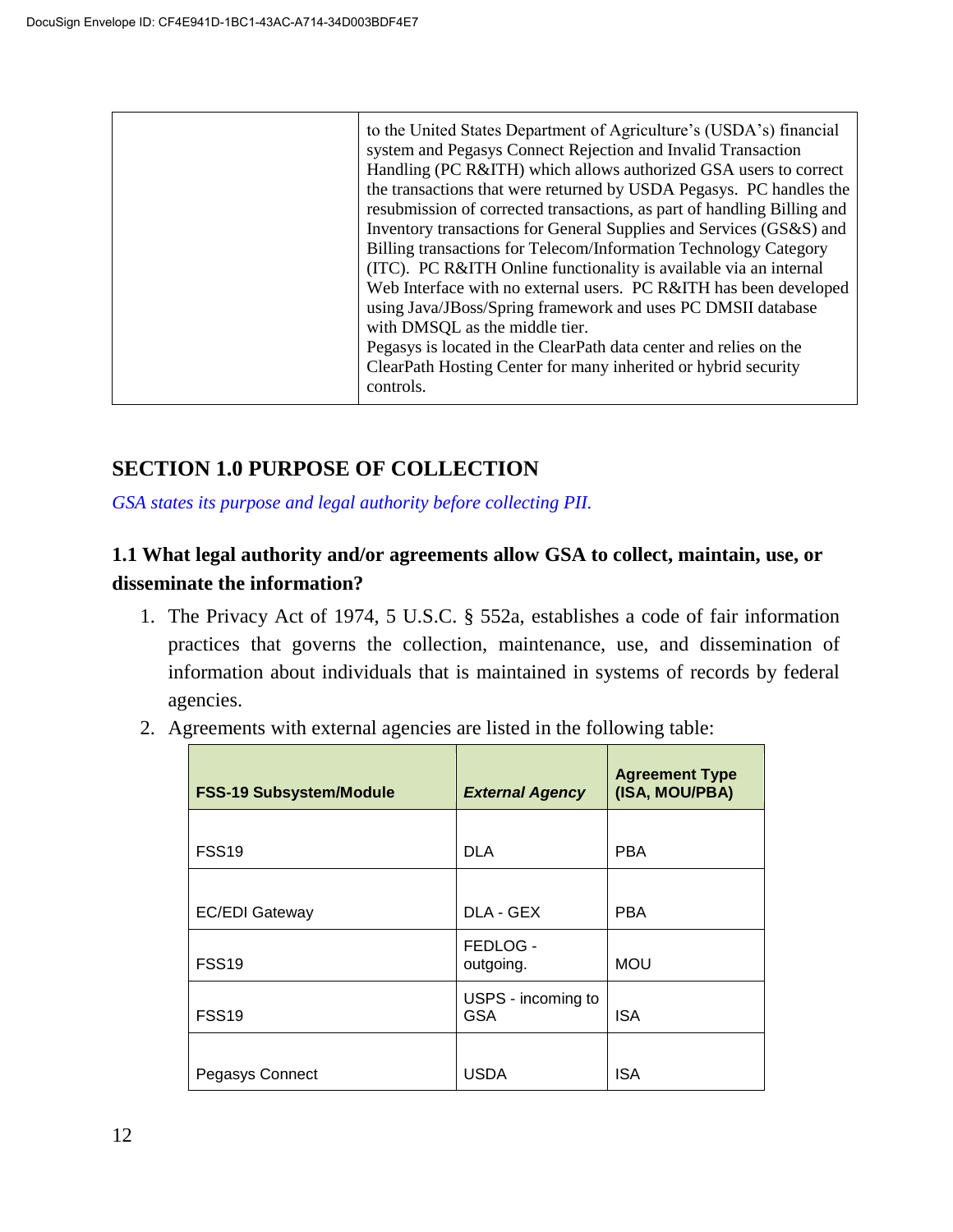| FSS <sub>19</sub> | <b>USCG</b> | <b>ISA</b> |
|-------------------|-------------|------------|

# **1.2 Is the information searchable by a personal identifier, for example a name or Social Security Number? If so, what System of Records Notice(s) apply/applies to the information?**

| <b>Sub System Name/Module</b> | <b>Is PII information searchable</b>                                                                                                                                                                                                                                                                                                                                                                                                                                                                                                                                                                                                                                                                           |  |
|-------------------------------|----------------------------------------------------------------------------------------------------------------------------------------------------------------------------------------------------------------------------------------------------------------------------------------------------------------------------------------------------------------------------------------------------------------------------------------------------------------------------------------------------------------------------------------------------------------------------------------------------------------------------------------------------------------------------------------------------------------|--|
| FSS 19 PR module              | Records are retrievable by searching against information in the record,<br>including, but not limited to, the person's or entity's name, SSN and<br>TIN. Searching for vendor records by TIN is limited to Federal<br>Government users.<br>Covered under SORN ID GSA/GOVT-9 for SAM (System Awards<br>Management).<br>This system collects entity legal business name/sole proprietor's<br>entity email address, entity telephone number, entity Taxpayer<br>Identification Number (TIN), and entity address. In the case of a<br>sole proprietor, tax laws allow them to use their Social Security<br>Number (SSN) as their TIN if they do not have a separate<br><b>Employer Identification Number (EIN)</b> |  |
| <b>OCMS</b>                   | Covered under SORN ID GSA/GOVT-9 for SAM (System Awards<br>Management).<br>This system collects entity legal business name/sole proprietor's<br>entity email address, entity telephone number, entity Taxpayer<br>Identification Number (TIN), and entity address. In the case of a<br>sole proprietor, tax laws allow them to use their Social Security<br>Number (SSN) as their TIN if they do not have a separate<br><b>Employer Identification Number (EIN)</b>                                                                                                                                                                                                                                            |  |

# **1.3 Has an Information Collection Request (ICR) been submitted to or approved by the Office of Management and Budget (OMB)? If yes, provide the relevant names, OMB control numbers, and expiration dates.**

Not applicable. Information is collected by the sam.gov system and relies on that system for any approvals.

# 1.4 **Has a records retention schedule been approved by the National Archives and Records Administration (NARA)? Explain how long and for what reason the information is retained**.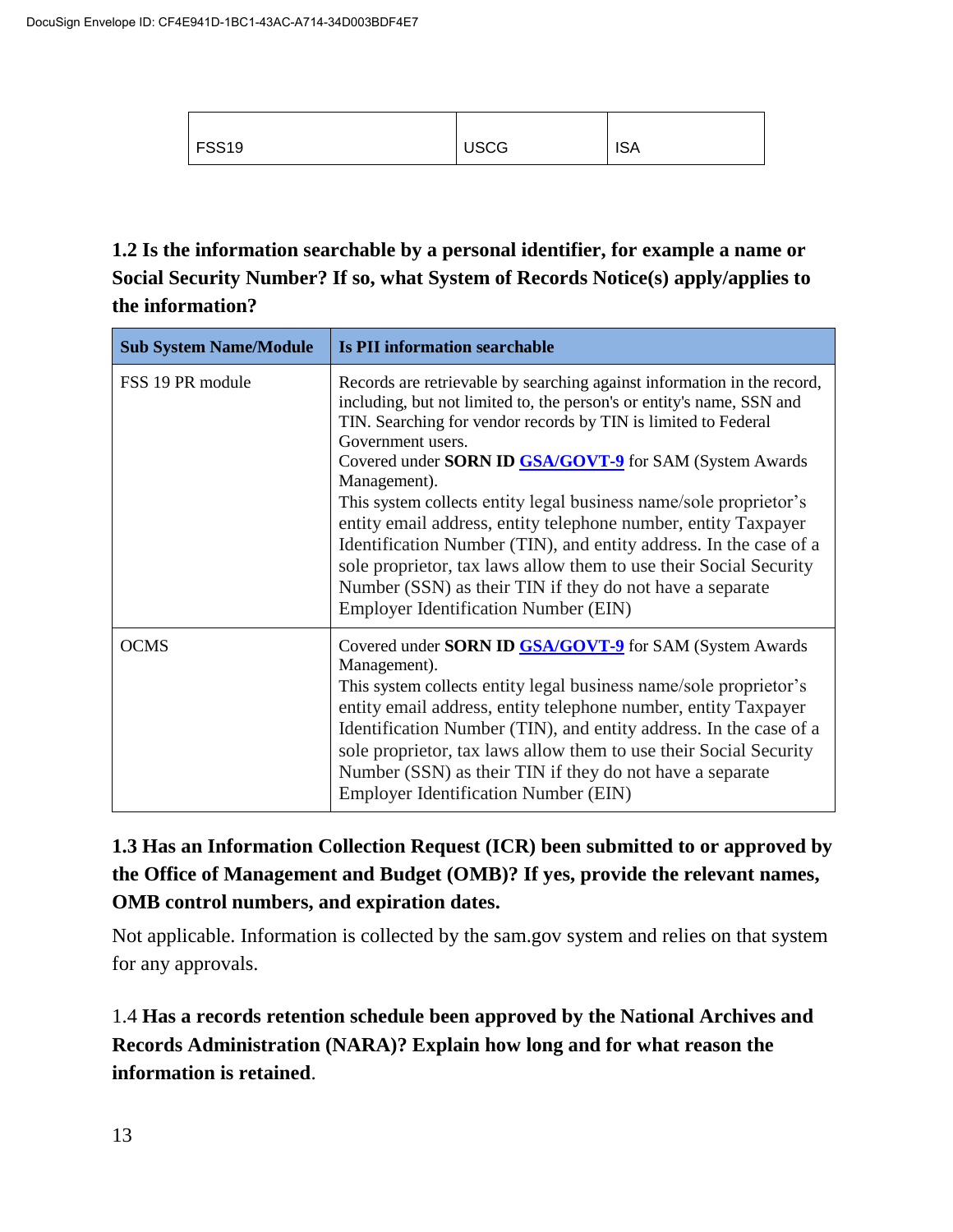There is no records retention schedule specifically for FSS-19. FSS-19 will follow the records schedules for enterprise IT systems outlined in GRS 03.1/020 and GRS 03.2/010

*GRS 03.1/020 Information Technology Operations and Maintenance DAA-GRS-2013-0005-0004. Information technology operations and maintenance records*. Information Technology Operations and Maintenance records relate to the activities associated with the operations and maintenance of the basic systems and services used to supply the agency and its staff with access to computers and data telecommunications. Includes the activities associated with IT equipment, IT systems, and storage media, IT system performance testing, asset and configuration management, change management, and maintenance on network infrastructure.

Temporary. Destroy 3 years after agreement, control measures, procedures, project, activity, or transaction is obsolete, completed, terminated or superseded, but longer retention is authorized if required for business use.

*GRS 03.2/010 Systems and Data Security Records. DAA-GRS-2013-0006-0001 Systems and data security records*.

These are records related to maintaining the security of information technology (IT) systems and data. Records outline official procedures for securing and maintaining IT infrastructure and relate to the specific systems for which they were written. This series also includes to analysis of security policies, processes, and guidelines, as well as system risk management and vulnerability analyses.

Temporary. Destroy 1 year(s) after system is superseded by a new iteration or when no longer needed for agency/IT administrative purposes to ensure a continuity of security controls though out the life of the system.

# **SECTION 2.0 OPENNESS AND TRANSPARENCY**

*GSA is open and transparent. It notifies individuals of the PII it collects, maintains, uses or disseminates as well as how it protects and shares it. It provides straightforward ways for individuals to learn how GSA handles PII.*

| <b>Sub System Name/Module</b> | Will individuals be given notice before the collection, maintenance,<br>use or dissemination of personal information about themselves? If<br>not, please explain.       |  |
|-------------------------------|-------------------------------------------------------------------------------------------------------------------------------------------------------------------------|--|
| FSS 19 PR module              | NA. The collection of PII is collected outside of the application via<br>application programming interface. The vendor is notified via the<br>registration site sam.gov |  |
| <b>OCMS</b>                   | NA. The collection of PII is handled outside of the application via<br>application programming interface. The vendor is notified via the<br>registration site sam.gov   |  |

**2.1 Will individuals be given notice before the collection, maintenance, use or dissemination of personal information about themselves? If not, please explain.**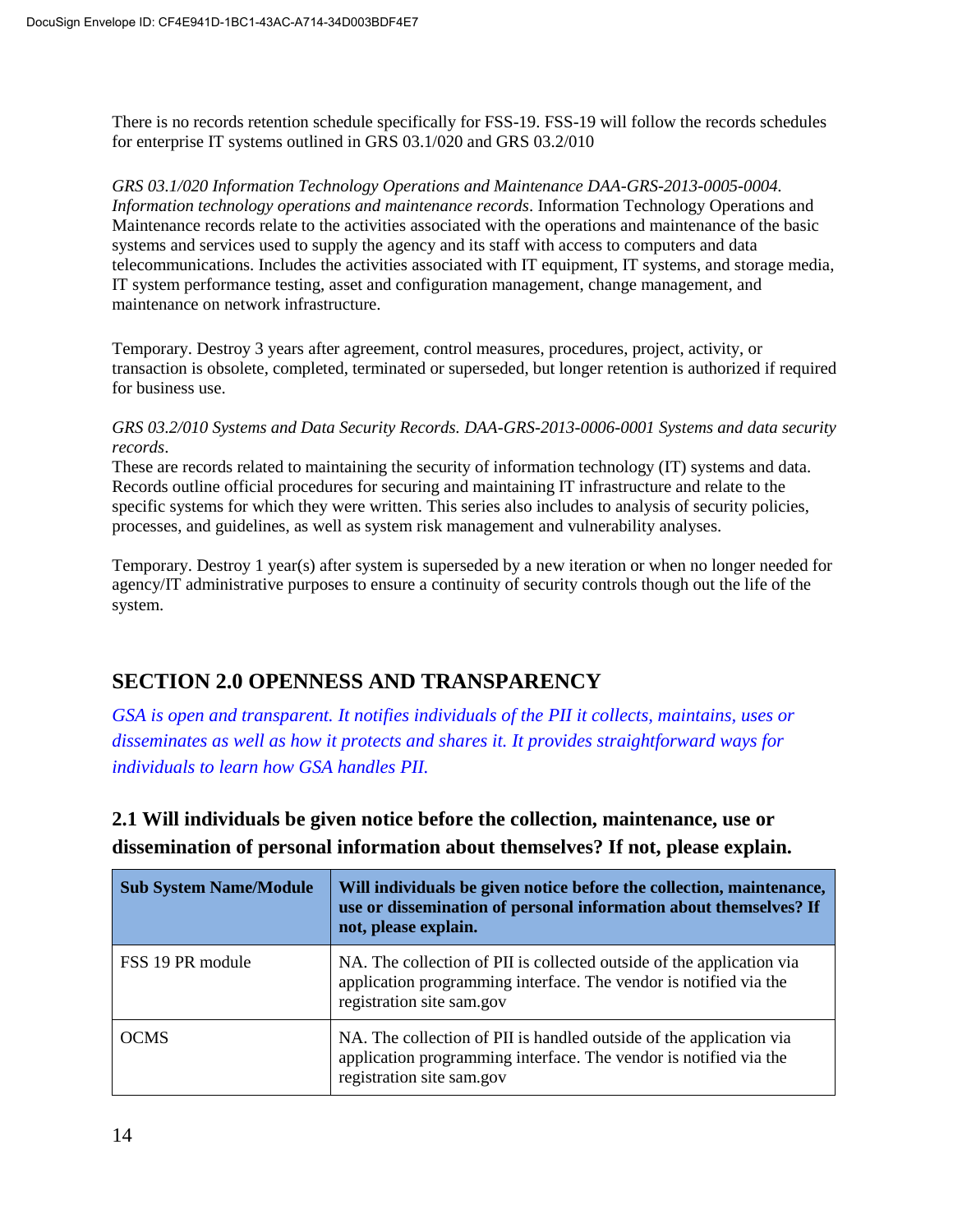# **SECTION 3.0 DATA MINIMIZATION**

*GSA limits PII collection only to what is needed to accomplish the stated purpose for its collection. GSA keeps PII only as long as needed to fulfill that purpose.*

# **3.1 Why is the collection and use of the PII necessary to the system, application, or project?**

The FSS-19 set of applications, supports government wide contracts with commercial companies that provide access to millions of commercial products and services at fair and reasonable prices to the government. The application makes buying easy and efficient with the use of modern technology to connect government buyers and industry. The collection of PII is critical to the mission for vendor identification, notification and payment collection purposes. For more details see Overview section.

# **3.2 Will the system, application, or project create or aggregate new data about the individual? If so, how will this data be maintained and used?**

| <b>Sub System Name/Module</b> | Will the system, application, or project create or aggregate new<br>data about the individual? If so, how will this data be maintained<br>and used? |  |
|-------------------------------|-----------------------------------------------------------------------------------------------------------------------------------------------------|--|
| FSS 19 PR module              | NA. No new data is aggregated                                                                                                                       |  |
| <b>OCMS</b>                   | NA. No new data is aggregated                                                                                                                       |  |

# **3.3 What protections exist to protect the consolidated data and prevent unauthorized access?**

| <b>Sub System Name/Module</b> | Will the system, application, or project create or aggregate new<br>data about the individual? If so, how will this data be maintained<br>and used? |
|-------------------------------|-----------------------------------------------------------------------------------------------------------------------------------------------------|
| FSS 19 PR module              | NA. No new data is consolidated                                                                                                                     |
| <b>OCMS</b>                   | NA. No new data is consolidated                                                                                                                     |

### **3.4 Will the system monitor the public, GSA employees, or contractors?**

Not Applicable. The system does not monitor the public, GSA Employees, or contractors in any capacity.

### **3.5 What kinds of report(s) can be produced on individuals?**

Not Applicable. The system does not produce any reports on vendors.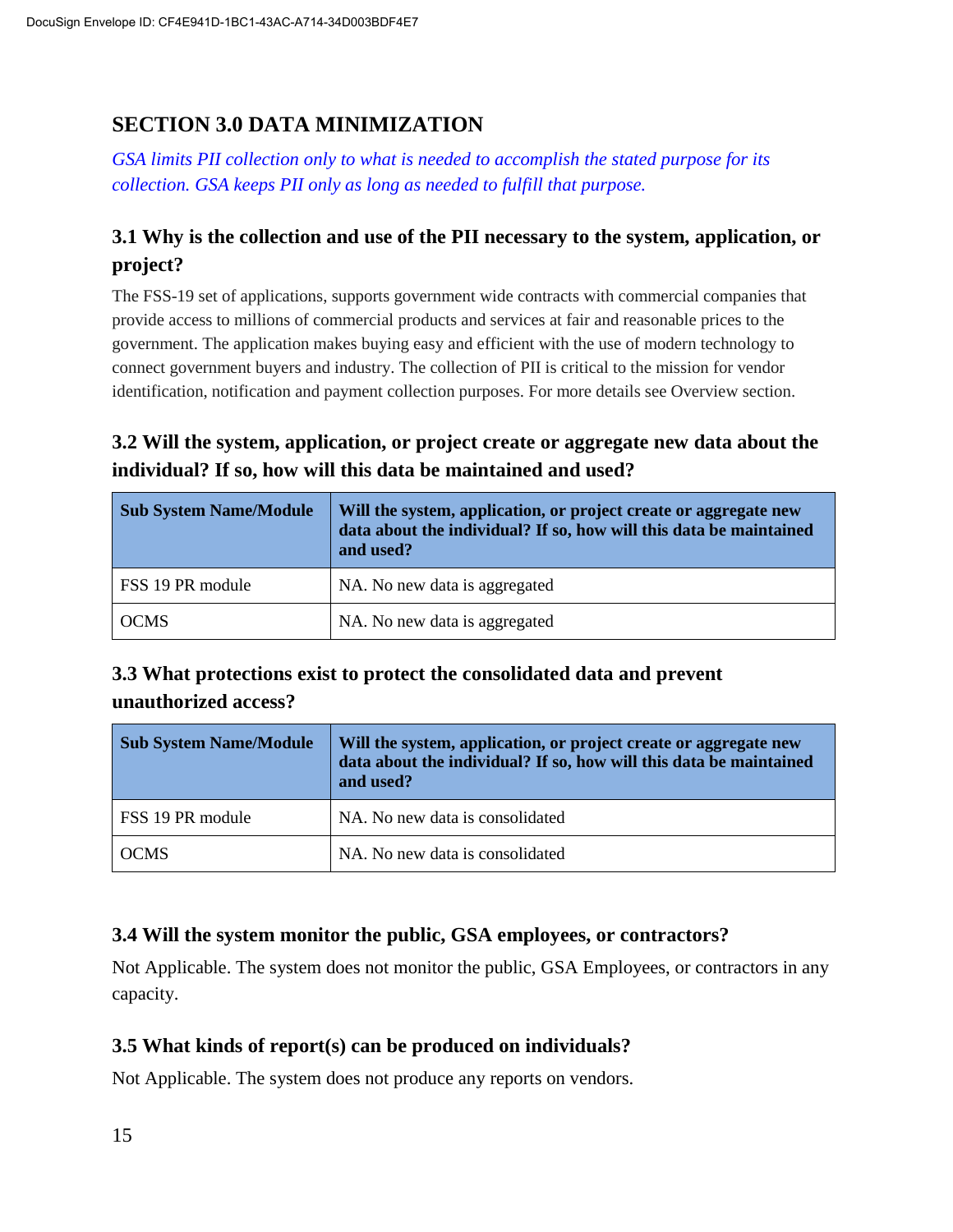# **3.6 Will the data included in any report(s) be de-identified? If so, what process(es) will be used to aggregate or de-identify the data?**

Not Applicable. The system does not produce any reports on vendors.

# **SECTION 4.0 LIMITS ON USING AND SHARING INFORMATION**

*GSA publishes a notice about how it plans to use and share any PII it collects. GSA only shares PII in ways that are compatible with the notice or as stated in the Privacy Act.*

# **4.1 Is the information in the system, application, or project limited to only the information that is needed to carry out the purpose of the collection?**

Individuals and or businesses register to do business with the Government. FSS-19 contains records including the entity legal business name, entity email address, entity telephone number, entity Taxpayer Identification Number (TIN), and entity address. In the case of a sole proprietor, tax laws allow them to use their Social Security Number (SSN) as their TIN if they do not have a separate Employer Identification Number (EIN).

See GSA SORN SAM **[GSA/GOVT-9](https://www.federalregister.gov/documents/2013/02/19/2013-03743/privacy-act-of-1974-notice-of-new-system-of-records)**

# **4.2 Will GSA share any of the information with other individuals, federal and/or state agencies, or private-sector organizations? If so, how will GSA share the information?**

| <b>FSS-19 Subsystem/Module</b> | <b>External Agency</b>           | <b>Agreement Type</b><br>(ISA, MOU/PBA) |
|--------------------------------|----------------------------------|-----------------------------------------|
| FSS <sub>19</sub>              | <b>DLA</b>                       | <b>PBA</b>                              |
| <b>FSS19</b>                   | FEDLOG - outgoing.               | <b>MOU</b>                              |
| <b>FSS19</b>                   | USPS - incoming to<br><b>GSA</b> | <b>ISA</b>                              |
|                                |                                  |                                         |
| <b>FSS19</b>                   | <b>OMS</b>                       | Unknown                                 |
| <b>FSS19</b>                   | <b>USCG</b>                      | <b>ISA</b>                              |

Yes. Data is shared with other federal agencies.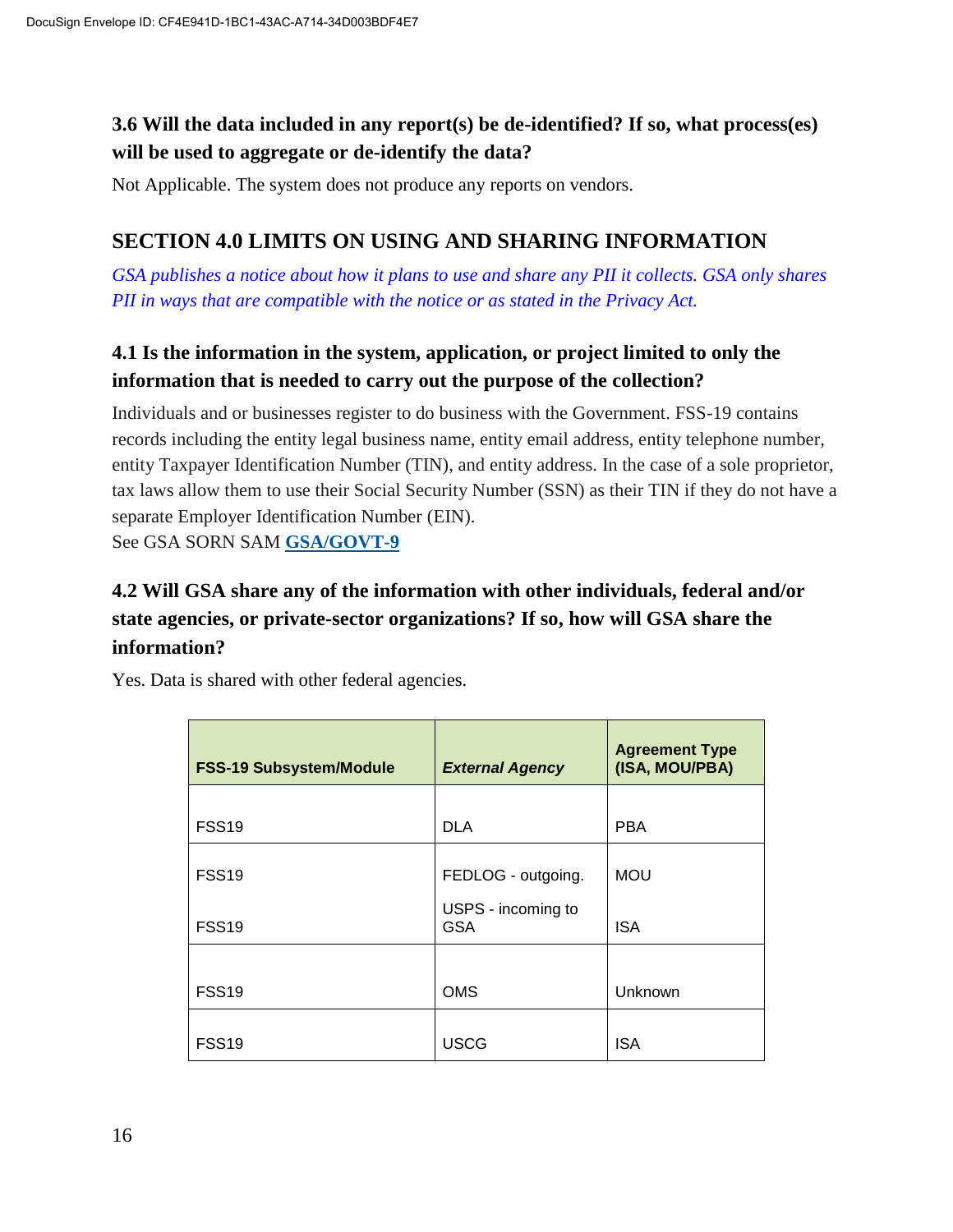# **4.3 Is the information collected directly from the individual or is it taken from another source? If so, what is the other source(s)?**

The information **is not** collected directly from individuals. The information is collected through the GSA SAM (System for Awards Management)

# **4.4 Will the system, application, or project interact with other systems, applications, or projects, either within or outside of GSA? If so, who and how? Is a formal agreement(s) in place?**

For internal breach or suspected breach of PII, the process outlined in the applications IRP is executed. For breaches with external agencies, the process outlined in the MOA, ISA or MOU is executed.

# **SECTION 5.0 DATA QUALITY AND INTEGRITY**

*GSA makes reasonable efforts to ensure that all PII it maintains is accurate, relevant, timely, and complete.*

# **5.1 How will the information collected, maintained, used, or disseminated be verified for accuracy and completeness?**

Accuracy and completeness of vendor information collected is handled by the registration module in sam.gov. Entity-entered TINs are validated by the IRS to ensure the TIN and Taxpayer Name provided matches the TIN and name control on file with the IRS. For completeness system validation rules ensuring required fields are populated correctly are in place. A record cannot be completed without all mandatory fields being completed.

# **SECTION 6.0 SECURITY**

*GSA protects PII from loss, unauthorized access or use, destruction, modification, or unintended or inappropriate disclosure.*

# **6.1 Who or what will have access to the data in the system, application, or project? What is the authorization process to gain access?**

The FSS 19 access controls are summarized in the table below.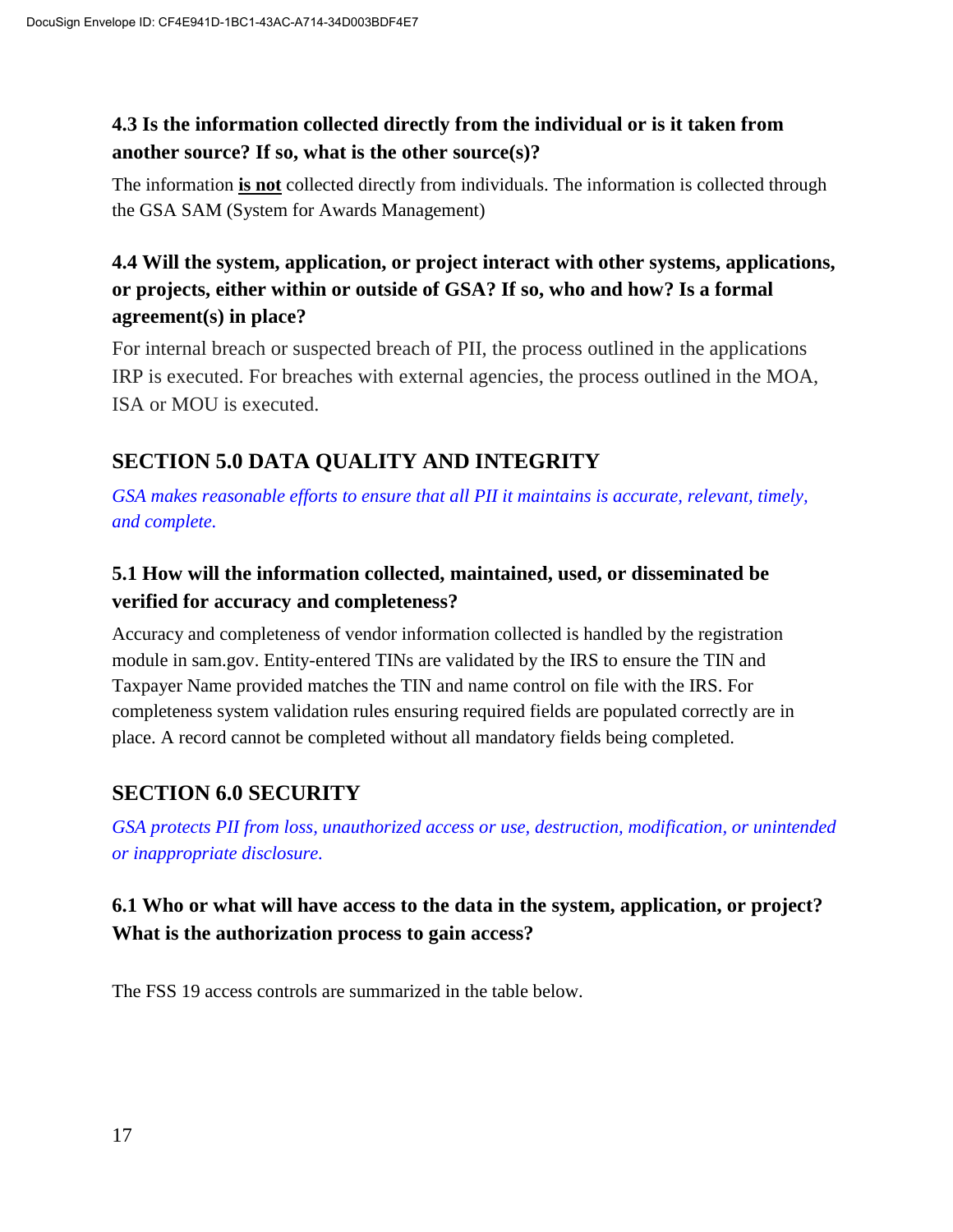| <b>Application</b>                       | Role                    | Internal or<br><b>External</b> | <b>Sensitivity</b><br><b>Level</b> | <b>Authorized Privileges and Functions</b><br><b>Performed</b>                                                                                                                                                                                                                                                                                                                                         |
|------------------------------------------|-------------------------|--------------------------------|------------------------------------|--------------------------------------------------------------------------------------------------------------------------------------------------------------------------------------------------------------------------------------------------------------------------------------------------------------------------------------------------------------------------------------------------------|
| <b>FSS-19</b>                            | <b>FSSUser</b>          | Internal                       | Moderate                           | Access to FSS-19 Database as a user.<br>Access to Mainframe equates to default<br>access to all databases with read access.<br>FSSUser has only read access to FSS-19<br>databases.                                                                                                                                                                                                                    |
| (Pegasys<br>Connect)<br><b>R&amp;ITH</b> | Administrator           | Internal                       | Moderate                           | Authorized Privileges: (Privilege) Approves<br>requests to provide view or update functions<br>for Application Users. Administrators are<br>GSA Branch Chiefs and GSA Project<br>Managers<br>Functions Performed: There are only two<br>functions: 1) to approve requests for<br>application users and 2) on a need basis run<br>or schedule Pegasys reference load.                                   |
| (Pegasys<br>Connect)<br><b>R&amp;ITH</b> | <b>Application User</b> | Internal                       | Moderate                           | Authorized Privileges: (Non Privilege<br>Role). Once a user is authenticated and gets<br>access to the application, Application User<br>performs different business functions that<br>are internal and specific to application<br>business needs. Users are Global Supply<br>and Services and Telecom.<br>Functions Performed: User can view,<br>correct and resubmit rejected transaction<br>records. |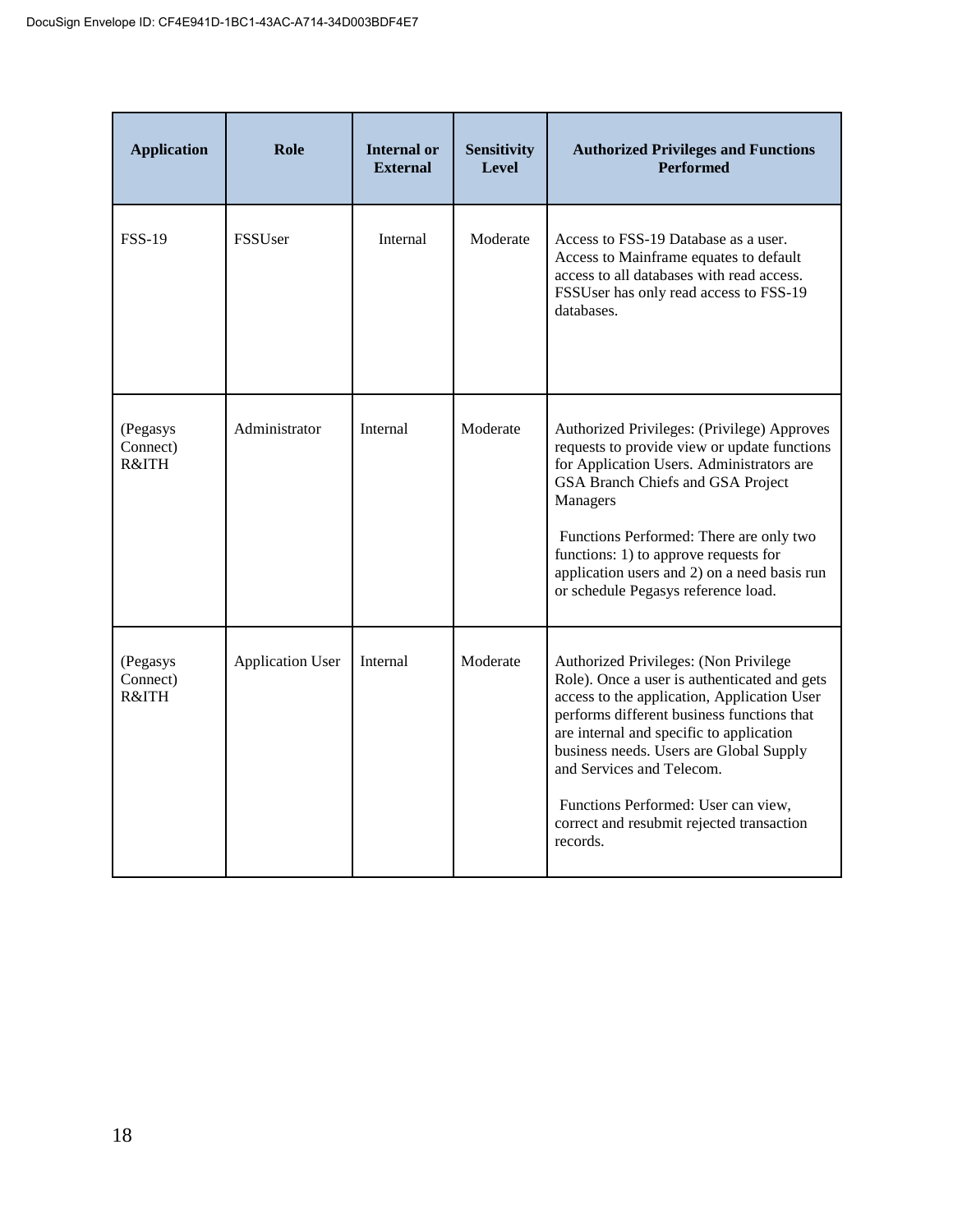| <b>OCMS</b>        | <b>Application User</b>          | Internal | Moderate | Authorized Privileges: (Non-Privilege).<br>Once a user is authenticated and gets access<br>to the application, Application User<br>performs different business functions that<br>are internal and specific to application<br>business needs. GSA Contracting Officers,<br>Office of Acquisition Management, GSA<br>Project Manager gets Application User<br>Accounts.<br>Functions Performed: Users primarily<br>manage post contract-award administration<br>and compliance reporting such as create<br>subcontracting plans and reports, perform<br>complaint investigations, create Claims<br>Reports, perform and create Risk based<br>assessment, perform Pre-Award<br>Assessments and create specific Action<br>Items. |
|--------------------|----------------------------------|----------|----------|------------------------------------------------------------------------------------------------------------------------------------------------------------------------------------------------------------------------------------------------------------------------------------------------------------------------------------------------------------------------------------------------------------------------------------------------------------------------------------------------------------------------------------------------------------------------------------------------------------------------------------------------------------------------------------------------------------------------------|
| <b>EDI</b> Gateway | <b>EDI</b> User<br>Administrator | Internal | Moderate | Authorized Privileges: (Privilege) Grants<br>access to other EDI User Administrators<br>Functions Performed: Performs essential<br>functions to ensure that all inbound and<br>outbound EC/EDI/cXML/FAX transactions<br>are processed, mapped, translated, archived,<br>and forwarded to their correct destinations<br>in a timely fashion.                                                                                                                                                                                                                                                                                                                                                                                  |
| <b>EDI</b> Gateway | Fax User<br>Administrator        | Internal | Moderate | Authorized Privileges: (Privilege) Create<br>other Fax User Administrators and perform<br>business functions.<br>Functions Performed: Fax Administrator<br>can start services, check logs and monitor<br>health.                                                                                                                                                                                                                                                                                                                                                                                                                                                                                                             |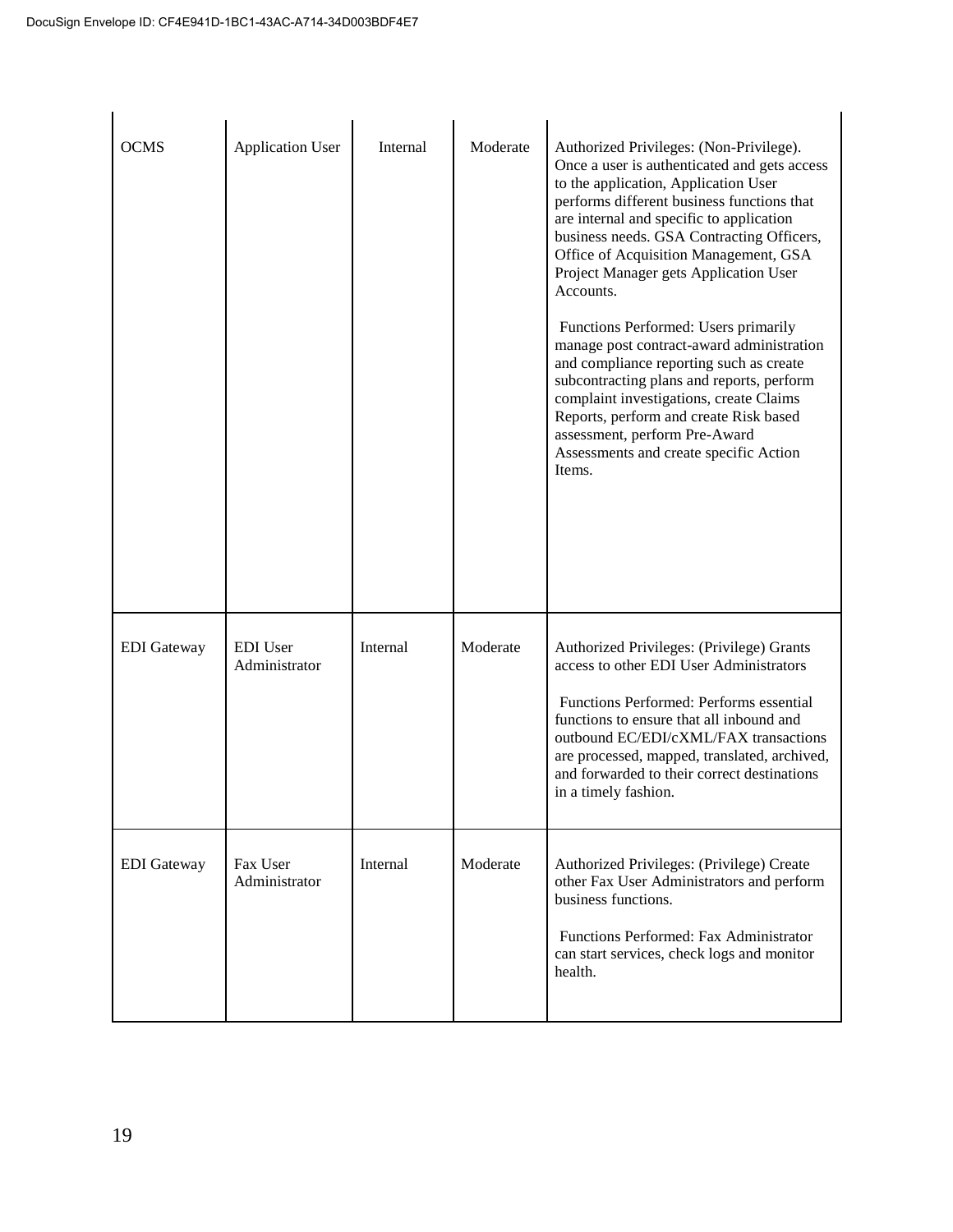### **6.2 Has GSA completed a System Security Plan (SSP) for the information system(s) or application?**

Yes – FSS-19 was granted ATO July 12 2019.

# **6.3 How will the system or application be secured from a physical, technical, and managerial perspective?**

The Eagan environment that houses the FSS-19 system has technical and physical security protections required for a FISMA Moderate system. The environment technical and physical and controls are detailed in the ClearPath SSP.

The Technical controls that are documented in the FSS-19 SSP:

- Identification and Authentication
- Access Controls
- Event auditing
- Encryption at rest and transport
- Vulnerability Scanning and Remediation

The FSS-19 FISMA system has Managerial controls that are documented in the FSS-19 SSP and on the FSS-19 Google Team Drive.

- Security Training
- User access request procedures
- Annual user recertification
- Audit Review, Analysis, and Reporting
- Security Assessments
- Incident Reporting and Incident Response Plan

# **6.4 Are there mechanisms in place to identify and respond to suspected or confirmed security incidents and breaches of PII? If so, what are they?**

The FSS 19's System Owner and Information System Security Officer are responsible for oversight and management of the Application's security and privacy controls. All authorized users are responsible for immediately reporting any suspected loss, compromise, unauthorized access or disclosure of data from the system in accordance with the GSA rules of behavior and IT Security policies.

The FSS 19 Incident Response Plan outlines the steps and procedures to execute in the event any PII was lost, stolen or inappropriately accessed.

# **SECTION 7.0 INDIVIDUAL PARTICIPATION**

*GSA provides individuals the ability to access their PII and to correct or amend it if it is inaccurate. If GSA exempts a system or program from access, amendment and other provisions of the Privacy Act, it notifies the public of that exemption.*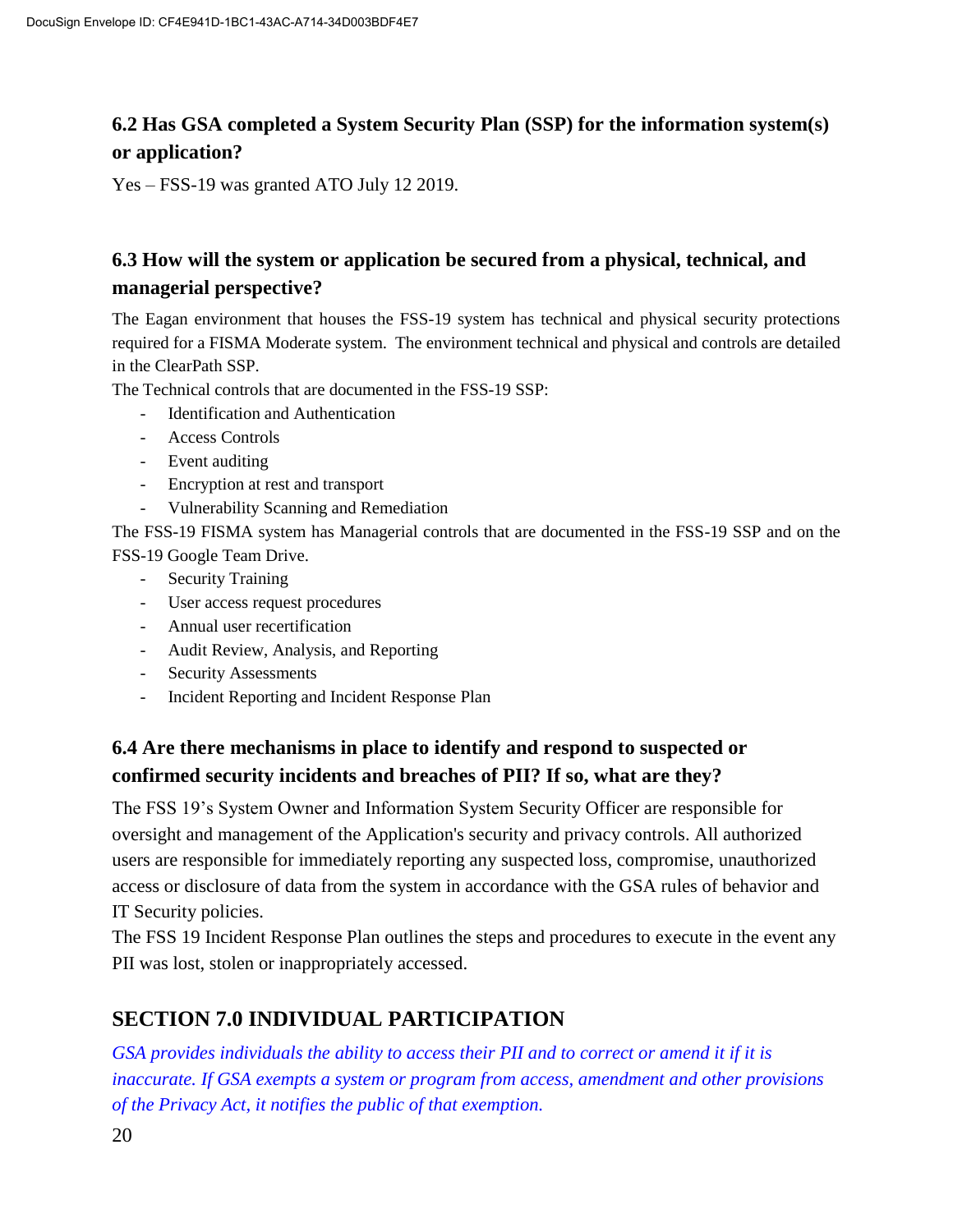**7.1 What opportunities do individuals have to consent or decline to provide information? Can they opt-in or opt-out? If there are no opportunities to consent, decline, opt in, or opt out, please explain.**

| <b>Sub System Name/Module</b> | <b>PII</b> Category of<br><b>People</b> | <b>Description</b>                                                                                                                    |
|-------------------------------|-----------------------------------------|---------------------------------------------------------------------------------------------------------------------------------------|
| FSS 19 PR module              | Vendor                                  | The FSS 19 sub system is an internal application<br>and does not offer such functionality (opt-in or opt-<br>out) to the individuals  |
| <b>OCMS</b>                   | Vendor                                  | The OCMS sub system is an internal web<br>application and does not offer such<br>functionality (opt-in or opt-out) to the individuals |

| 7.2 What procedures allow individuals to access their information? |  |
|--------------------------------------------------------------------|--|
|--------------------------------------------------------------------|--|

### **7.3 Can individuals amend information about themselves? If so, how?**

| <b>Sub System Name/Module</b> | <b>PII</b> Category of<br><b>People</b> | <b>Description</b>                                                                                                                          |
|-------------------------------|-----------------------------------------|---------------------------------------------------------------------------------------------------------------------------------------------|
| FSS 19 PR module              | Vendor                                  | The vendor cannot modify their information. The<br>FSS 19 sub system is an internal application and<br>does not offer amend functionality   |
| <b>OCMS</b>                   | Vendor                                  | The vendor cannot modify their information. The<br>OCMS sub system is an internal web application<br>and does not offer amend functionality |

### **SECTION 8.0 AWARENESS AND TRAINING**

*GSA trains its personnel to handle and protect PII properly.*

# **8.1 Describe what privacy training is provided to users, either generally or specifically relevant to the system, application, or project.**

Individual (employees and contractors) with access to PII under the FSS-19 program have to complete the following training.

- "IT Security Awareness and Privacy Training 101" training within 30 days of employment.
- "IT Security Awareness and Privacy 101" training annually.
- Specialized Privacy Training 201 for managers/supervisors who work with PII as part of their duties.